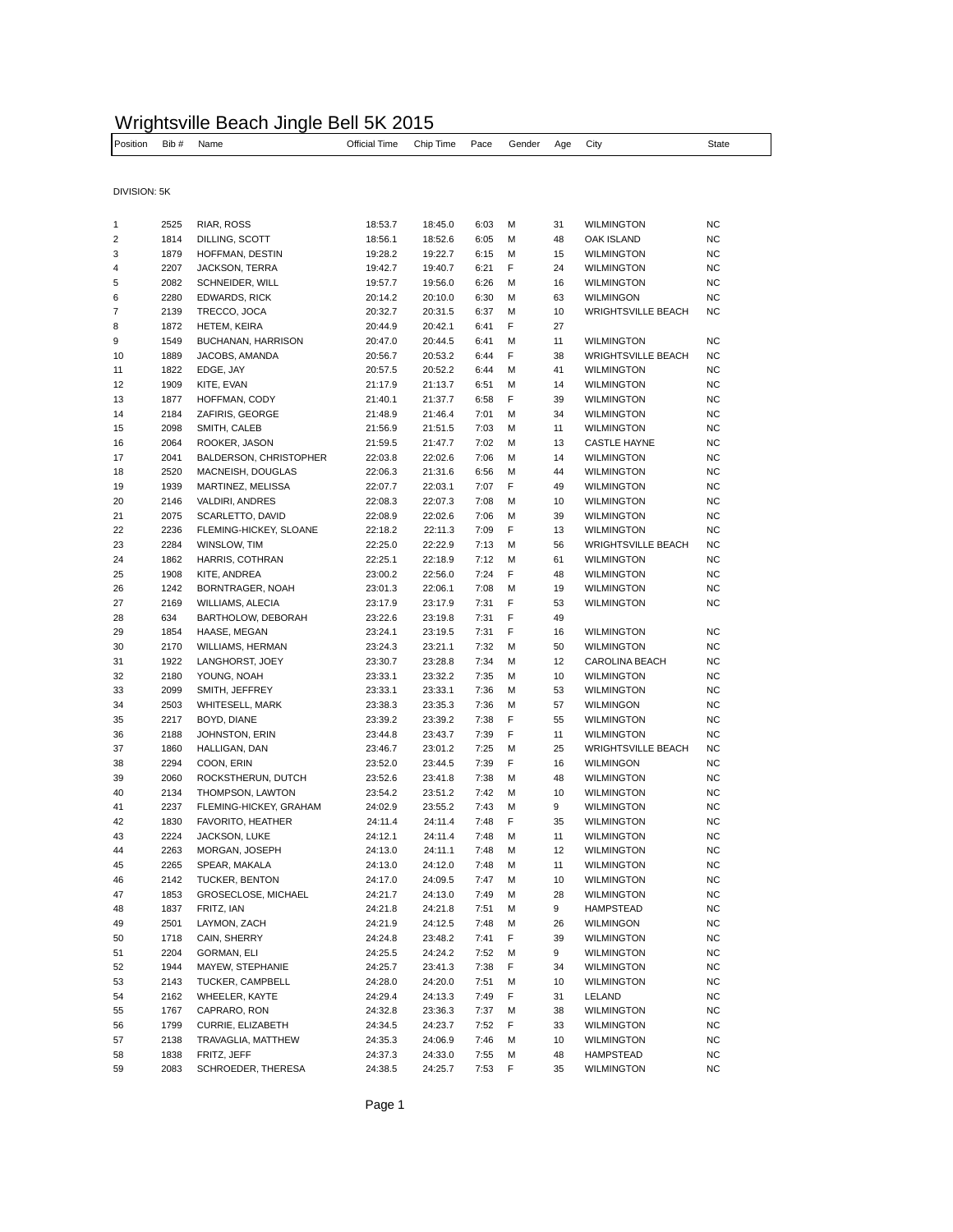| Position   | Bib #        | Name                             | Official Time      | Chip Time          | Pace         | Gender | Age                  | City                                   | State                  |
|------------|--------------|----------------------------------|--------------------|--------------------|--------------|--------|----------------------|----------------------------------------|------------------------|
| 60         | 2238         | <b>BIRON, BRADFORD</b>           | 24:39.6            | 24:30.1            | 7:54         | М      | 41                   | <b>WILMINGTON</b>                      | <b>NC</b>              |
| 61         | 1851         | GREER, LANDON                    | 24:52.0            | 24:47.6            | 7:59         | M      | 10                   | <b>WILMINGTON</b>                      | <b>NC</b>              |
| 62         | 1912         | KNIGHT, MATTHEW                  | 24:53.1            | 24:38.8            | 7:57         | M      | 36                   | <b>WILMINGTON</b>                      | <b>NC</b>              |
| 63         | 2117         | STOKLEY, JAKE                    | 24:56.3            | 24:55.2            | 8:02         | M      | 10                   | <b>WILMINGTON</b>                      | <b>NC</b>              |
| 64         | 2145         | TUCKER, CHRISTIE                 | 25:01.3            | 24:50.0            | 8:01         | F      | 41                   | <b>WILMINGTON</b>                      | <b>NC</b>              |
| 65         | 1589         | <b>BUID, GIOVANNI</b>            | 25:02.8            | 24:57.6            | 8:03         | M      | 16                   | <b>WILMINGTON</b>                      | <b>NC</b>              |
| 66         | 1832         | FEENEY, JOE                      | 25:04.7            | 25:01.9            | 8:04         | M      | 10                   | <b>WILMINGTON</b>                      | <b>NC</b>              |
| 67         | 2252         | JOSEY, BELLA                     | 25:07.4            | 25:06.4            | 8:06         | F      | 12                   | <b>WILMINGTON</b>                      | <b>NC</b>              |
| 68         | 1901         | <b>KEMP, RACHEL</b>              | 25:07.8            | 25:00.0            | 8:04         | F      | 11                   | LELAND                                 | <b>NC</b>              |
| 69         | 2047         | REED, CARRIE                     | 25:08.4            | 25:08.4            | 8:06         | F      | 48                   | <b>WILMINGTON</b>                      | <b>NC</b>              |
| 70         | 2285         | PALAGRUTO, MICK                  | 25:09.3            | 24:55.5            | 8:02         | M      | 49                   | OAK ISLAND                             | <b>NC</b>              |
| 71         | 1919         | LAMBERT, JACK                    | 25:10.2            | 24:58.1            | 8:03         | М      | 10                   | <b>HAMPSTEAD</b>                       | NC.                    |
| 72<br>73   | 1880<br>1878 | HOFFMAN, HAVEN<br>HOFFMAN, CRAIG | 25:11.9<br>25:12.3 | 25:11.9<br>25:12.3 | 8:07<br>8:08 | М<br>М | $\overline{7}$<br>38 | <b>WILMINGTON</b><br><b>WILMINGTON</b> | <b>NC</b><br><b>NC</b> |
| 74         | 2287         | KALTENBACH, KELLY                | 25:13.5            | 25:07.7            | 8:06         | M      | 43                   | <b>WILMINGON</b>                       | <b>NC</b>              |
| 75         | 2063         | ROITHNER, RALPH                  | 25:15.5            | 24:52.5            | 8:01         | M      | 45                   | <b>WILMINGTON</b>                      | <b>NC</b>              |
| 76         | 1914         | <b>KRUPP, KRIS</b>               | 25:16.5            | 25:08.1            | 8:06         | F      | 61                   | SOUTHPORT                              | <b>NC</b>              |
| 77         | 2292         | COON, ANN                        | 25:24.6            | 25:24.6            | 8:12         | F      | 50                   | WILMINGON                              | <b>NC</b>              |
| 78         | 2187         | JOHNSTON, ELLIOT                 | 25:33.2            | 25:31.9            | 8:14         | M      | 8                    | <b>WILMINGTON</b>                      | <b>NC</b>              |
| 79         | 544          | <b>BARKER, MATTHEW</b>           | 25:33.8            | 25:21.0            | 8:11         | М      | 29                   | <b>WILMINGTON</b>                      | <b>NC</b>              |
| 80         | 2250         | JOHNSON, CHRIS                   | 25:35.0            | 24:33.8            | 7:55         | М      | 35                   | LELAND                                 | NC.                    |
| 81         | 1913         | KOZOL, ANTHONY                   | 25:36.1            | 25:17.0            | 8:09         | M      | 37                   | <b>WILMINGTON</b>                      | <b>NC</b>              |
| 82         | 2147         | VAN WELZEN, LINDSAY              | 25:37.8            | 25:31.1            | 8:14         | F      | 42                   | RALEIGH                                | <b>NC</b>              |
| 83         | 2061         | ROGERS, HUDSON                   | 25:46.0            | 25:44.3            | 8:18         | M      | 10                   | <b>WILMINGTON</b>                      | <b>NC</b>              |
| 84         | 2039         | PIGFORD, WINDY                   | 25:51.7            | 25:51.7            | 8:20         | F      | 38                   | <b>WILMINGTON</b>                      | <b>NC</b>              |
| 85         | 1818         | DOWNING, LIZ                     | 25:55.5            | 25:46.5            | 8:19         | F      | 45                   | <b>WILMINGTON</b>                      | <b>NC</b>              |
| 86         | 2123         | SWANSON, JEFF                    | 25:57.2            | 25:17.6            | 8:09         | M      | 38                   | <b>WILMINGTON</b>                      | <b>NC</b>              |
| 87         | 1938         | MARSHALL, SUSAN                  | 25:59.9            | 25:53.1            | 8:21         | F      | 51                   | <b>WILMINGTON</b>                      | <b>NC</b>              |
| 88         | 1779         | CLAY, KENDALL                    | 26:01.4            | 25:53.6            | 8:21         | F      | 19                   | <b>HOLLY RIDGE</b>                     | <b>NC</b>              |
| 89         | 2293         | COON, MEAGAN                     | 26:02.2            | 25:45.6            | 8:18         | F      | 12                   | WILMINGON                              | NC.                    |
| 90         | 2208         | WILLIAMSON, TINA                 | 26:02.7            | 25:49.1            | 8:20         | F      | 63                   | <b>WILMINGTON</b>                      | <b>NC</b>              |
| 91         | 2291         | COON, JEFF                       | 26:03.1            | 25:46.2            | 8:19         | M      | 52                   | <b>WILMINGON</b>                       | <b>NC</b>              |
| 92         | 1856         | HAGG, CARLY                      | 26:04.8            | 25:56.4            | 8:22         | F      | 27                   | LELAND                                 | <b>NC</b>              |
| 93         | 1893         | JEWETT, PHIL                     | 26:07.4            | 25:57.7            | 8:22         | M      | 54                   | <b>WILMINGTON</b>                      | <b>NC</b>              |
| 94         | 2186         | SHEPPARD, BETH                   | 26:11.2            | 25:56.6            | 8:22         | F      | 49                   | <b>WILMINGTON</b>                      | <b>NC</b>              |
| 95         | 2062         | ROITHNER, ELISHA                 | 26:12.9            | 25:57.4            | 8:22         | F      | 42                   | <b>WILMINGTON</b>                      | <b>NC</b>              |
| 96         | 2246         | BILLINAS, JACQUELINE             | 26:12.9            | 25:56.8            | 8:22         | F      | 66                   | <b>WILMINGTON</b>                      | <b>NC</b>              |
| 97         | 2116         | STOKLEY, DIONNE                  | 26:17.9            | 26:13.3            | 8:27         | F      | 39                   | <b>WILMINGTON</b>                      | <b>NC</b>              |
| 98         | 2106         | SPEIGHT, ALEX                    | 26:20.2            | 25:22.0            | 8:11         | М      | 27                   | <b>WILMINGTON</b>                      | <b>NC</b>              |
| 99         | 1892         | JAGUTIS, JARED                   | 26:23.7            | 26:12.9            | 8:27         | M<br>F | 35                   | <b>WILMINGTON</b>                      | <b>NC</b>              |
| 100<br>101 | 1891<br>2245 | JAGUTIS, BRONWYN                 | 26:24.1<br>26:32.3 | 26:24.1<br>26:24.6 | 8:31<br>8:31 | F      | 36<br>18             | <b>WILMINGTON</b><br><b>WILMINGTON</b> | <b>NC</b><br><b>NC</b> |
| 102        | 1899         | TAYLOR, JULIET<br>KEENAN, PAMELA | 26:36.9            | 26:30.1            | 8:33         | F      | 61                   | <b>WILMINGTON</b>                      | NC                     |
| 103        | 1403         | BROOK, TARA                      | 26:40.3            | 26:19.0            | 8:29         | F      | 43                   | <b>WILMINGTON</b>                      | <b>NC</b>              |
| 104        | 2283         | DAVIS, DENNIS                    | 26:41.2            | 26:34.7            | 8:34         | M      | 55                   | WILMINGON                              | <b>NC</b>              |
| 105        | 2199         | SHEINBAUM, BRITT                 | 26:41.7            | 26:07.6            | 8:25         | F      | 39                   | <b>WRIGHTSVILLE BEACH</b>              | <b>NC</b>              |
| 106        | 1825         | EFTING, ALLIE                    | 26:42.4            | 26:20.0            | 8:30         | F      | 23                   | <b>WILMINGTON</b>                      | <b>NC</b>              |
| 107        | 346          | AYANIAN, KATIE                   | 26:46.5            | 26:27.7            | 8:32         | F      | 25                   | ANN ARBOR                              | MI                     |
| 108        | 2080         | SCHNEIDER, ROBERT                | 26:47.6            | 26:44.7            | 8:37         | М      | 53                   | <b>WILMINGTON</b>                      | <b>NC</b>              |
| 109        | 2122         | SVAB, NICHOLAS                   | 26:50.9            | 26:50.9            | 8:39         | М      | 37                   | <b>WILMINGTON</b>                      | <b>NC</b>              |
| 110        | 2121         | SVAB, ERICA                      | 26:51.2            | 26:43.1            | 8:37         | F      | 36                   | <b>WILMINGTON</b>                      | <b>NC</b>              |
| 111        | 2508         | HOKE, RYAN                       | 26:53.4            | 26:41.4            | 8:36         | М      | 34                   | WILMINGON                              | <b>NC</b>              |
| 112        | 1798         | CRUSE, JACKIE                    | 27:02.7            | 26:50.7            | 8:39         | F      | 50                   | CASTLE HAYNE                           | <b>NC</b>              |
| 113        | 2154         | WEINKLE, JENNY                   | 27:05.1            | 26:44.5            | 8:37         | F      | 39                   | <b>WILMINGTON</b>                      | <b>NC</b>              |
| 114        | 2066         | ROOKER, SAMUEL                   | 27:08.0            | 26:40.9            | 8:36         | М      | 15                   | CASTLE HAYNE                           | NC                     |
| 115        | 2198         | VALDIN, ERNESTO                  | 27:09.6            | 27:07.6            | 8:45         | М      | 46                   | WILMINGTON                             | <b>NC</b>              |
| 116        | 2218         | <b>FARRIS, MIKE</b>              | 27:09.6            | 27:02.7            | 8:43         | М      | 67                   | <b>WRIGHTSVILLE BEACH</b>              | <b>NC</b>              |
| 117        | 2086         | SCOTT, STEPHANIE                 | 27:12.3            | 27:12.3            | 8:46         | F      | 48                   | <b>WILMINGTON</b>                      | <b>NC</b>              |
| 118        | 1840         | GARCIA, LUIS                     | 27:13.0            | 27:07.0            | 8:45         | М      | 36                   | WILMINGTON                             | NC                     |
| 119        | 1847         | GRAHAM, EMMA                     | 27:13.0            | 27:07.0            | 8:45         | F      | 10                   | <b>WILMINGTON</b>                      | <b>NC</b>              |
| 120        | 1849         | <b>GRAY, NICOLE</b>              | 27:13.9            | 26:59.8            | 8:42         | F      | 39                   | CAROLINA BEACH                         | <b>NC</b>              |
| 121        | 1956         | MILIOTIS, ALEXANDRA              | 27:18.6            | 27:08.0            | 8:45         | F      | 18                   | <b>WILMINGTON</b>                      | NC                     |
| 122        | 340          | ATENTO, JAVAN                    | 27:19.7            | 27:15.3            | 8:47         | М      | 10                   | WILMINGTON                             | <b>NC</b>              |
| 123        | 1773         | CAZIER, CHARLES                  | 27:19.7            | 27:16.4            | 8:48         | М      | 11                   | WILMINGTON                             | <b>NC</b>              |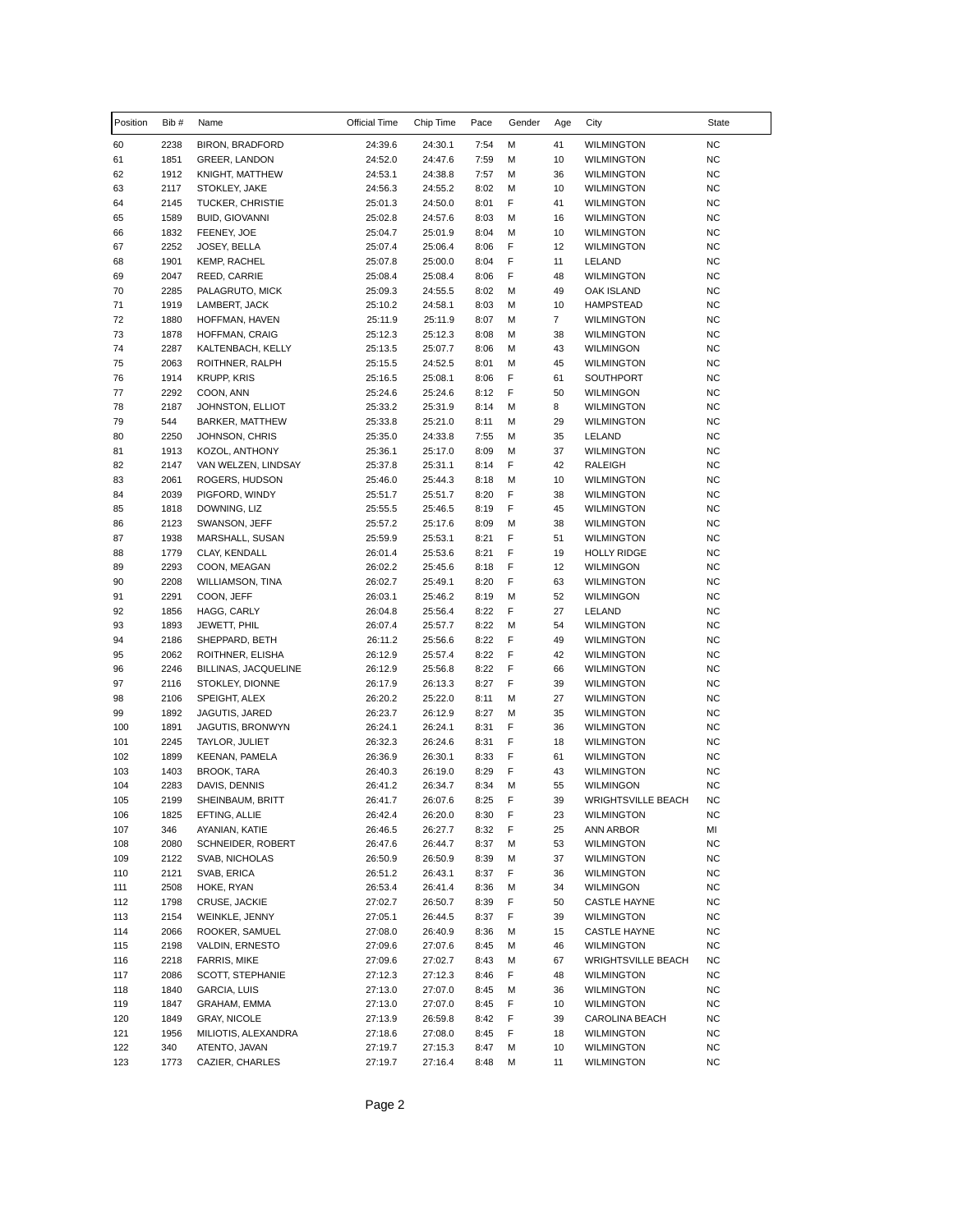| Position   | Bib#         | Name                                      | Official Time      | Chip Time          | Pace         | Gender | Age      | City                                           | State                  |
|------------|--------------|-------------------------------------------|--------------------|--------------------|--------------|--------|----------|------------------------------------------------|------------------------|
| 124        | 2229         | <b>WILLIAMS, CHIP</b>                     | 27:24.7            | 26:31.5            | 8:33         | М      | 57       | <b>WILMINGTON</b>                              | <b>NC</b>              |
| 125        | 2057         | ROBERTS, JOHN CAMPELL                     | 27:26.7            | 27:19.5            | 8:49         | M      | 10       | <b>WILMINGTON</b>                              | <b>NC</b>              |
| 126        | 2054         | <b>ROBERTS, GREG</b>                      | 27:27.1            | 27:19.8            | 8:49         | М      | 41       | <b>WILMINGTON</b>                              | <b>NC</b>              |
| 127        | 2210         | EFTING, ABIGAIL                           | 27:28.7            | 27:05.1            | 8:44         | F      | 99       | <b>WILMINGTON</b>                              | <b>NC</b>              |
| 128        | 1815         | DILLING, TAMMY                            | 27:30.8            | 27:30.8            | 8:52         | F      | 47       | OAK ISLAND                                     | NC                     |
| 129        | 2127         | TANNER, CARTER                            | 27:31.1            | 27:28.6            | 8:52         | M      | 12       | <b>WILMINGTON</b>                              | <b>NC</b>              |
| 130        | 1928         | LEWIS, ED                                 | 27:32.0            | 26:52.7            | 8:40         | М      | 70       | <b>THOMASVILLE</b>                             | <b>NC</b>              |
| 131        | 2230         | LAPINSKE, ED                              | 27:37.3            | 26:52.8            | 8:40         | M      | 59       | SOUTHPORT                                      | <b>NC</b>              |
| 132        | 1998         | PAUL, MARGARET<br>CAZIER, CHARLES         | 27:40.6            | 27:40.6            | 8:55         | F<br>M | 26       | <b>WRIGHTSVILLE BEACH</b>                      | NC<br><b>NC</b>        |
| 133<br>134 | 1772<br>2524 | TAYLOR, GINGER                            | 27:43.7<br>27:47.0 | 27:43.7<br>27:29.1 | 8:56<br>8:52 | F      | 45<br>43 | <b>WILMINGTON</b><br><b>WILMINGTON</b>         | <b>NC</b>              |
| 135        | 2193         | <b>MYERS, GEORGE</b>                      | 27:49.6            | 27:39.8            | 8:55         | М      | 58       | <b>WILMINGTON</b>                              | ΝC                     |
| 136        | 2144         | TUCKER, CHARLIE                           | 27:50.3            | 27:38.8            | 8:55         | М      | 10       | <b>WILMINGTON</b>                              | ΝC                     |
| 137        | 2141         | TUCKER, ADAM                              | 27:53.0            | 27:40.6            | 8:55         | M      | 43       | <b>WILMINGTON</b>                              | <b>NC</b>              |
| 138        | 1984         | NAPIER, CHERYL                            | 27:54.6            | 27:46.5            | 8:57         | F      | 45       | LELAND                                         | <b>NC</b>              |
| 139        | 1936         | MARSHALL, JACK                            | 28:02.7            | 28:02.7            | 9:03         | М      | 12       | <b>WILMINGTON</b>                              | <b>NC</b>              |
| 140        | 2133         | THOMPSON, JEFF                            | 28:05.3            | 26:40.3            | 8:36         | М      | 45       | <b>WILMINGTON</b>                              | <b>NC</b>              |
| 141        | 2248         | , SLOWC                                   | 28:05.8            | 28:05.8            | 9:04         | F      | 32       | <b>WILMINGTON</b>                              | <b>NC</b>              |
| 142        | 2211         | FIELDS, GIDEON                            | 28:06.7            | 27:13.0            | 8:47         | М      | 11       | <b>WILMINGTON</b>                              | <b>NC</b>              |
| 143        | 2194         | POWELL, MIKE                              | 28:07.3            | 27:15.5            | 8:47         | M      | 58       | <b>WILMINGTON</b>                              | ΝC                     |
| 144        | 2272         | SNOW, CASSIE                              | 28:25.2            | 28:14.9            | 9:06         | F      | 20       | <b>WILMINGTON</b>                              | ΝC                     |
| 145        | 1921         | LAMBERT, RYAN                             | 28:26.0            | 28:22.7            | 9:09         | F      | 8        | <b>HAMPSTEAD</b>                               | <b>NC</b>              |
| 146        | 2065         | ROOKER, LORI                              | 28:28.0            | 28:02.8            | 9:03         | F      | 48       | <b>CASTLE HAYNE</b>                            | <b>NC</b>              |
| 147        | 1898         | KARR, JOHN                                | 28:28.9            | 27:18.4            | 8:48         | M      | 50       | <b>WILMINGTON</b>                              | ΝC                     |
| 148        | 2073         | RUWE, MIKE                                | 28:29.8            | 27:38.8            | 8:55         | F      | 44       | <b>WILMINGTON</b>                              | ΝC                     |
| 149        | 834          | BATCHELOR, JAKOB                          | 28:32.2            | 28:17.1            | 9:07         | M      | 13       | <b>WILMINGTON</b>                              | <b>NC</b>              |
| 150<br>151 | 2222<br>2072 | LAIN, EVERETT<br>RUWE, DANA LEIGH         | 28:35.9<br>28:38.1 | 28:00.3            | 9:02<br>8:58 | M<br>F | 8<br>34  | <b>WRIGHTSVILLE BEACH</b><br><b>WILMINGTON</b> | NC<br><b>NC</b>        |
| 152        | 2196         | HUTSON, KEVIN                             | 28:39.3            | 27:47.5<br>28:31.1 | 9:12         | M      | 45       | <b>WILMINGTON</b>                              | ΝC                     |
| 153        | 1836         | FRITZ, ANDREA                             | 28:40.6            | 28:17.3            | 9:07         | F      | 49       | <b>HAMPSTEAD</b>                               | ΝC                     |
| 154        | 1925         | LEBLANC, NAOMI                            | 28:41.0            | 28:35.8            | 9:13         | F      | 50       | <b>WILMINGTON</b>                              | <b>NC</b>              |
| 155        | 1883         | HRIBAR, MATTHEW                           | 28:43.3            | 27:41.4            | 8:56         | M      | 32       | <b>WINNABOW</b>                                | <b>NC</b>              |
| 156        | 2189         | JOHNSTON, ELIZABETH                       | 28:46.6            | 28:21.9            | 9:09         | F      | 48       | <b>WILMINGTON</b>                              | <b>NC</b>              |
| 157        | 2286         | PARKER, DIANE                             | 28:51.1            | 28:46.2            | 9:17         | F      | 51       | <b>WILMINGON</b>                               | ΝC                     |
| 158        | 1764         | CAMMACK, KATHERINE                        | 28:51.8            | 28:18.6            | 9:08         | F      | 55       | <b>WILMINGTON</b>                              | <b>NC</b>              |
| 159        | 2114         | STAUNTON, MARCIA                          | 28:52.1            | 28:35.4            | 9:13         | F      | 44       | <b>WILMINGTON</b>                              | <b>NC</b>              |
| 160        | 2206         | QUADRIO, BRIAN                            | 29:06.1            | 28:58.0            | 9:21         | M      | 35       | <b>WILMINGTON</b>                              | ΝC                     |
| 161        | 2110         | STADY, ASHLEY                             | 29:10.6            | 29:10.6            | 9:25         | F      | 31       | <b>WILMINGTON</b>                              | ΝC                     |
| 162        | 2088         | SEYMOUR, LEIGH                            | 29:14.2            | 29:05.3            | 9:23         | F      | 27       | <b>ROCKY POINT</b>                             | <b>NC</b>              |
| 163        | 33           | ABRIGO, VICKI                             | 29:23.4            | 29:23.4            | 9:29         | F      | 56       | <b>BURGAW</b>                                  | <b>NC</b>              |
| 164        | 1935         | MARSHALL, BOB                             | 29:31.2            | 29:31.2            | 9:31         | M      | 51       | <b>WILMINGTON</b>                              | NC                     |
| 165        | 2049         | REUTER, MICHELLE                          | 29:36.5            | 28:30.0            | 9:12         | F      | 39       | <b>WILMINGTON</b>                              | NC                     |
| 166        | 1808         | DAVIS, GRACIE                             | 29:38.8            | 28:52.0            | 9:19         | F      | 14       | <b>WILMINGTON</b>                              | NC                     |
| 167<br>168 | 2213<br>2228 | THOMPSON, JASON<br>KANE, ANNIE            | 29:39.8<br>29:39.8 | 28:52.1<br>28:52.6 | 9:19<br>9:19 | M<br>F | 44<br>13 | <b>WILMINGTON</b><br><b>WILMINGTON</b>         | <b>NC</b><br><b>NC</b> |
| 169        | 1976         | MORGAN, ANNA                              | 29:41.6            | 28:57.5            | 9:20         | F      | 15       | WILMINGTON                                     | <b>NC</b>              |
| 170        | 1784         | COGGINS, KATIE                            | 29:43.5            | 29:43.5            | 9:35         | F      | 30       | LELAND                                         | NC                     |
| 171        | 1193         | BONEY, CHARLES                            | 29:45.3            | 29:16.7            | 9:26         | М      | 59       | <b>WILMINGTON</b>                              | NC                     |
| 172        | 1046         | BLOECH, JENNIFER                          | 29:48.1            | 29:28.2            | 9:30         | F      | 44       | <b>WILMINGTON</b>                              | NC                     |
| 173        | 1905         | KING, ANDREW                              | 29:49.1            | 29:18.1            | 9:27         | М      | 10       | WILMINGTON                                     | <b>NC</b>              |
| 174        | 1907         | KING, MARCUS                              | 29:49.2            | 29:19.1            | 9:27         | М      | 38       | <b>WILMINGTON</b>                              | <b>NC</b>              |
| 175        | 2251         | SAVACOOL, KAILEY                          | 29:51.2            | 29:34.4            | 9:32         | F      | 22       | <b>WRIGHTSVILLE BEACH</b>                      | <b>NC</b>              |
| 176        | 2502         | LAYMON, TARA                              | 29:52.8            | 29:42.8            | 9:35         | F      | 26       | WILMINGON                                      | ΝC                     |
| 177        | 1852         | GROSECLOSE, MEG                           | 29:53.3            | 29:43.3            | 9:35         | F      | 28       | WILMINGTON                                     | ΝC                     |
| 178        | 1896         | JONES, HALEY                              | 29:56.8            | 29:00.8            | 9:21         | F      | 30       | WILMINGTON                                     | ΝC                     |
| 179        | 2221         | LAIN, DOUG                                | 29:59.8            | 29:59.8            | 9:40         | М      | 44       | <b>WRIGHTSVILLE BEACH</b>                      | <b>NC</b>              |
| 180        | 2058         | ROBERTS, MOLLY                            | 30:01.0            | 29:46.3            | 9:36         | F      | 12       | <b>WILMINGTON</b>                              | NC                     |
| 181        | 1835         | FRITZ, ABIGAIL                            | 30:01.0            | 29:45.8            | 9:36         | F      | 10       | HAMPSTEAD                                      | NC                     |
| 182        | 2253         | BAMMERT, MELANIE                          | 30:06.2            | 30:01.3            | 9:41         | F      | 43       | WILMINGTON                                     | <b>NC</b>              |
| 183        | 1997         | PAUL, LAURA                               | 30:06.9            | 30:02.7            | 9:41         | F      | 44       | <b>WRIGHTSVILLE BEACH</b>                      | <b>NC</b>              |
| 184        | 2135         | TOVE-WHITE, AARON                         | 30:09.8            | 29:59.6            | 9:40         | М      | 28       | <b>HOLLY SPRINGS</b>                           | <b>NC</b>              |
| 185        | 2244         | DAVIS, BILL                               | 30:16.9            | 29:26.2            | 9:30         | М      | 56       | <b>WILMINGTON</b>                              | NC                     |
| 186<br>187 | 2052<br>2136 | RICHARDS, ANNESOPHIA<br>TOVE-WHITE, JAMIE | 30:26.2<br>30:29.4 | 29:51.8<br>30:19.4 | 9:38<br>9:47 | F<br>F | 38<br>27 | <b>WILMINGTON</b><br><b>HOLLY SPRINGS</b>      | ΝC<br><b>NC</b>        |
|            |              |                                           |                    |                    |              |        |          |                                                |                        |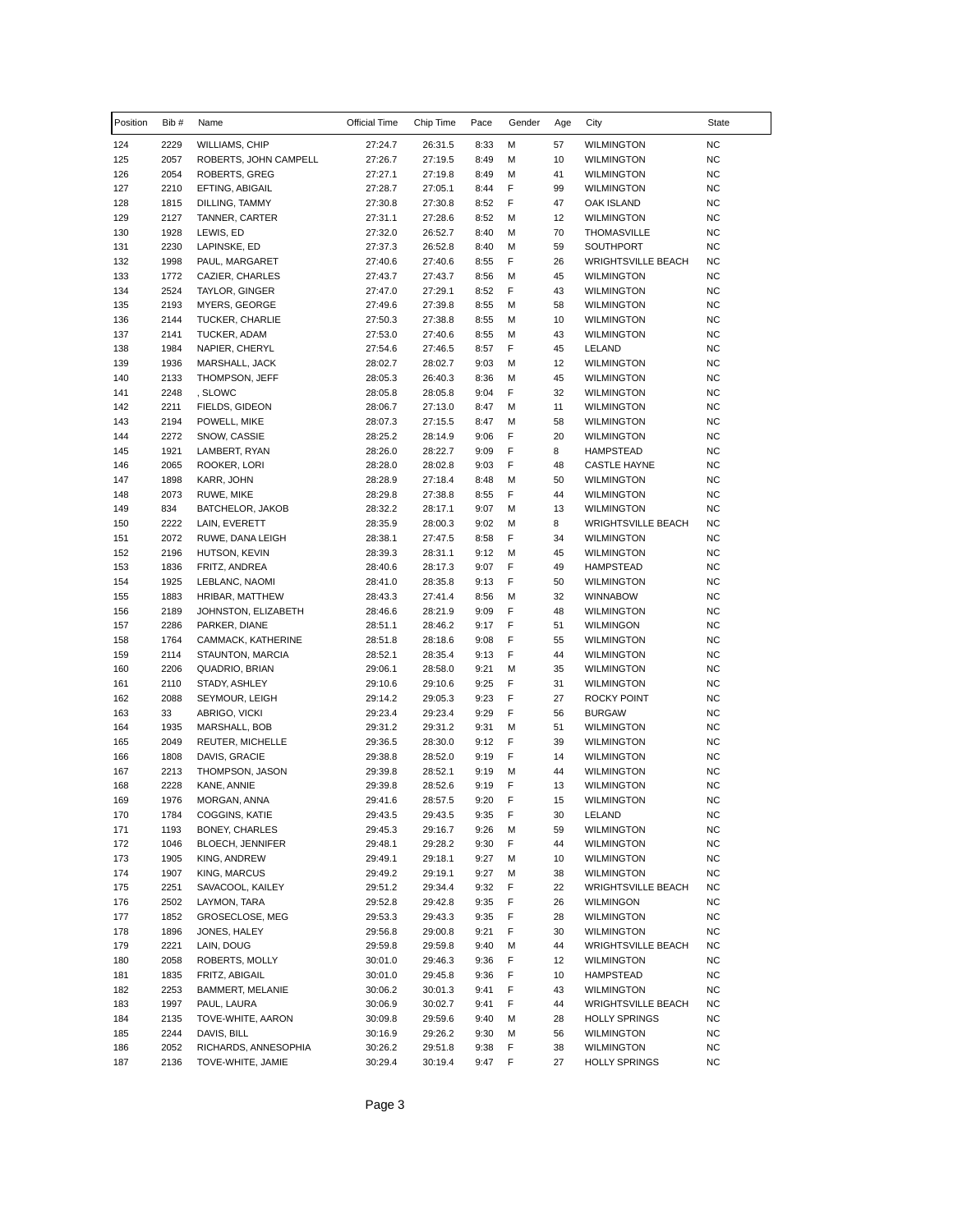| Position   | Bib #        | Name                                    | Official Time      | Chip Time          | Pace           | Gender | Age      | City                                           | State           |
|------------|--------------|-----------------------------------------|--------------------|--------------------|----------------|--------|----------|------------------------------------------------|-----------------|
| 188        | 2157         | WESSELL, JOHN                           | 30:31.9            | 30:31.9            | 9:51           | М      | 69       | <b>WRIGHTSVILLE BEACH</b>                      | <b>NC</b>       |
| 189        | 2158         | WESSELL, JULIA                          | 30:31.9            | 29:37.4            | 9:33           | F      | 26       | <b>WILMINGTON</b>                              | <b>NC</b>       |
| 190        | 1869         | HEINS, AUDRA                            | 30:32.7            | 30:21.6            | 9:47           | F      | 38       | <b>WILMINGTON</b>                              | <b>NC</b>       |
| 191        | 2050         | RHYNE, MELANIE                          | 30:36.3            | 29:58.7            | 9:40           | F      | 36       | <b>WILMINGTON</b>                              | <b>NC</b>       |
| 192        | 2176         | <b>WILSON, CHRISSY</b>                  | 30:40.4            | 30:10.0            | 9:44           | F      | 28       | <b>WILMINGTON</b>                              | <b>NC</b>       |
| 193        | 2051         | RHYNE, ROBIN                            | 30:40.5            | 30:10.2            | 9:44           | F      | 27       | <b>WILMINGTON</b>                              | <b>NC</b>       |
| 194        | 1833         | FOERSTER, STEPH                         | 30:47.4            | 30:28.1            | 9:50           | F      | 32       | <b>WILMINGON</b>                               | <b>NC</b>       |
| 195        | 2091         | SHOLAR, KIM                             | 30:58.0            | 30:40.6            | 9:54           | F      | 53       | <b>WILMINGTON</b>                              | <b>NC</b>       |
| 196        | 2249         | BELCHER, AARON                          | 30:59.8            | 29:58.3            | 9:40           | M      | 23       | <b>HAMPSTEAD</b>                               | <b>NC</b>       |
| 197        | 2177         | <b>WILSON, DIANNA</b>                   | 31:02.5            | 30:22.5            | 9:48           | F      | 61       | <b>GRAHAM</b>                                  | <b>NC</b>       |
| 198        | 2178         | <b>WILSON, KRIS</b>                     | 31:03.7            | 30:09.0            | 9:44           | F      | 48       | <b>WILMINGTON</b>                              | <b>NC</b>       |
| 199        | 2159         | <b>WEST, GEORGEANNA</b>                 | 31:05.4            | 30:46.7            | 9:55           | F      | 38       | <b>BELVILLE</b>                                | NC.             |
| 200        | 1786         | COLE, BREWER                            | 31:06.1            | 30:14.3            | 9:45           | M      | 8        | <b>WILMINGTON</b>                              | <b>NC</b>       |
| 201        | 1857         | HAGGERTY, SHANNON                       | 31:07.9            | 30:54.7            | 9:58           | F      | 22       | WILMINGTON                                     | <b>NC</b>       |
| 202        | 1990         | O'HARA, BETSY                           | 31:08.1            | 31:08.1            | 10:03          | F      | 37       | <b>SUNSET BEACH</b>                            | <b>NC</b>       |
| 203        | 1940         | MARTINI, LINDSAY                        | 31:09.3            | 30:51.2            | 9:57           | F      | 31       | <b>WILMINGTON</b>                              | <b>NC</b>       |
| 204        | 2085         | <b>SCOTT, CHRISTIE</b>                  | 31:09.8            | 30:51.9            | 9:57           | F      | 43       | CAROLINA BEACH                                 | <b>NC</b>       |
| 205        | 1831         | FAVORITO, MICHAEL                       | 31:10.2            | 30:00.9            | 9:41           | M      | 34       | <b>WILMINGTON</b>                              | <b>NC</b>       |
| 206        | 2100         | SMITH, KARI-ANN                         | 31:11.9            | 30:48.3            | 9:56           | F      | 29       | <b>WILMINGTON</b>                              | <b>NC</b>       |
| 207        | 2277         | QUATE, PAIGE                            | 31:15.3            | 30:54.1            | 9:58           | F<br>F | 27       | <b>WILMINGTON</b><br><b>WRIGHTSVILLE BEACH</b> | <b>NC</b>       |
| 208        | 2059         | ROBERTS, VIC                            | 31:22.0            | 30:59.9            | 9:59           | F      | 46       |                                                | NC.             |
| 209        | 2076         | SCHARPER, LAURA                         | 31:25.2            | 31:25.2            | 10:08          | F      | 60       | SOUTHPORT                                      | <b>NC</b>       |
| 210        | 1809         | DAVIS, JENNIFER                         | 31:25.5            | 30:38.4            | 9:53           | F      | 46       | <b>WILMINGTON</b>                              | <b>NC</b>       |
| 211        | 213          | ANINIBA, DR. ADA<br>MCNAIR, DR. SHAKIRA | 31:30.1            | 31:15.3            | 10:05          | F      | 34       | <b>WILMINGTON</b>                              | <b>NC</b>       |
| 212        | 1952         |                                         | 31:30.9            | 31:15.7            | 10:05          |        | 28       | <b>WILMINGTON</b>                              | NC              |
| 213<br>214 | 2107<br>1915 | SPEIGHT, JAMES                          | 31:31.6<br>31:34.9 | 31:31.6<br>31:34.9 | 10:10<br>10:11 | M<br>F | 56<br>54 | <b>WILMINGTON</b><br><b>WIRGHTSVILLE BEACH</b> | <b>NC</b><br>NC |
| 215        | 1995         | KUTROW, BLAIR<br>PARKER, SYDNEY         | 31:37.0            | 31:19.7            | 10:06          | F      | 17       | <b>WILMINGTON</b>                              | <b>NC</b>       |
| 216        | 2166         | WILBUR, AMI                             | 31:40.7            | 31:26.3            | 10:08          | F      | 53       | <b>WILMINGTON</b>                              | <b>NC</b>       |
| 217        | 2115         | STEPHENSON, LAUREN                      | 31:44.2            | 31:00.2            | 10:00          | F      | 32       | <b>WILMINGTON</b>                              | NC.             |
| 218        | 1987         | NOBLES, ASHLEY                          | 31:45.4            | 31:45.4            | 10:15          | M      | 39       | <b>RIEGELWOOD</b>                              | <b>NC</b>       |
| 219        | 1839         | GAINES, AMANDA                          | 31:45.5            | 31:26.1            | 10:08          | F      | 41       | LELAND                                         | <b>NC</b>       |
| 220        | 2102         | SMITH, MATTHEW                          | 31:48.4            | 31:44.9            | 10:14          | М      | 10       | <b>WILMINGTON</b>                              | <b>NC</b>       |
| 221        | 2258         | HOPKINS, ALLEN                          | 31:53.7            | 31:16.0            | 10:05          | М      | 40       | <b>WILMINGTON</b>                              | <b>NC</b>       |
| 222        | 2078         | SCHAUDT, KELLY                          | 32:01.8            | 32:01.8            | 10:20          | F      | 38       | <b>WILMINGTON</b>                              | <b>NC</b>       |
| 223        | 1789         | COLEMAN, JANET                          | 32:02.8            | 31:18.9            | 10:06          | F      | 57       | <b>WILMINGTON</b>                              | <b>NC</b>       |
| 224        | 1803         | DAFFER, NICOLE                          | 32:04.0            | 31:09.2            | 10:03          | F      | 44       | <b>WILMINGTON</b>                              | <b>NC</b>       |
| 225        | 2068         | ROWLETT, BRANDON                        | 32:06.5            | 31:37.7            | 10:12          | M      | 37       | <b>WILMINGTON</b>                              | <b>NC</b>       |
| 226        | 1365         | <b>BRAY, STEVIE</b>                     | 32:07.8            | 31:54.2            | 10:17          | F      | 18       | WILMINGTON                                     | <b>NC</b>       |
| 227        | 1876         | HODGSON, TRACEY                         | 32:11.2            | 31:53.2            | 10:17          | F      | 58       | <b>WILMINGTON</b>                              | <b>NC</b>       |
| 228        | 2242         | PERRY, KIANA                            | 32:15.7            | 32:15.7            | 10:24          | F      | 8        | <b>WILMINGTON</b>                              | <b>NC</b>       |
| 229        | 1769         | CARR, BONITA                            | 32:20.7            | 32:05.6            | 10:21          | F      | 54       | <b>WILMINGTON</b>                              | <b>NC</b>       |
| 230        | 1782         | CLOSE, DEBRA                            | 32:27.0            | 30:52.8            | 9:57           | F      | 40       | LELAND                                         | <b>NC</b>       |
| 231        | 1187         | BOND, JAYNE                             | 32:27.6            | 32:18.6            | 10:25          | F      | 28       | <b>SURF CITY</b>                               | <b>NC</b>       |
| 232        | 2257         | SMITH, MARIAH                           | 32:31.0            | 31:54.6            | 10:17          | F      | 24       | <b>HAMPSTEAD</b>                               | <b>NC</b>       |
| 233        | 2131         | THOMAS, DANIELLE                        | 32:33.9            | 32:00.8            | 10:19          | F      | 40       | <b>WILMINGTON</b>                              | NC              |
| 234        | 1953         | MCQUEEN III, JOSEPH                     | 32:42.1            | 32:18.7            | 10:25          | М      | 48       | LELAND                                         | <b>NC</b>       |
| 235        | 1848         | GRAHAM, ROBIN                           | 32:45.5            | 32:21.3            | 10:26          | F      | 41       | <b>WILMINGTON</b>                              | <b>NC</b>       |
| 236        | 1937         | MARSHALL, KYLIE                         | 32:48.1            | 32:41.1            | 10:33          | F      | 19       | <b>WILMINGTON</b>                              | <b>NC</b>       |
| 237        | 2053         | ROBERTS, CHARLIE                        | 32:56.5            | 32:14.8            | 10:24          | М      | 6        | WILMINGTON                                     | <b>NC</b>       |
| 238        | 2056         | ROBERTS, JACK                           | 32:56.5            | 32:15.3            | 10:24          | М      | 8        | <b>WILMINGTON</b>                              | <b>NC</b>       |
| 239        | 2096         | SMITH, BETH                             | 32:58.7            | 32:35.8            | 10:31          | F      | 52       | CASTLE HAYNE                                   | <b>NC</b>       |
| 240        | 2227         | ADCOCK, SHARON                          | 32:59.0            | 32:14.2            | 10:24          | F      | 51       | <b>HOLLY SPRINGS</b>                           | <b>NC</b>       |
| 241        | 1802         | DABNEY, VICTORIA                        | 32:59.5            | 31:30.9            | 10:10          | F      | 20       | WILMINGTON                                     | <b>NC</b>       |
| 242        | 1801         | DABNEY, LULOU                           | 32:59.6            | 31:30.5            | 10:10          | F      | 12       | <b>WILMINGTON</b>                              | NC              |
| 243        | 1902         | KENNEDY, MELISSA                        | 33:12.0            | 32:53.2            | 10:36          | F      | 37       | RALEIGH                                        | <b>NC</b>       |
| 244        | 2223         | JACKSON, SIMON                          | 33:14.3            | 33:12.3            | 10:43          | м      | 8        | <b>WILMINGTON</b>                              | <b>NC</b>       |
| 245        | 2160         | WESTMORELAND, BLAIRE                    | 33:16.8            | 32:18.9            | 10:25          | F      | 37       | <b>WILMINGTON</b>                              | <b>NC</b>       |
| 246        | 2161         | WHALIN, LAURIE                          | 33:18.1            | 32:41.1            | 10:33          | F      | 36       | WILMINGTON                                     | <b>NC</b>       |
| 247        | 1674         | BULLARD, TERESA                         | 33:24.6            | 32:44.2            | 10:34          | F      | 32       | <b>WILMINGTON</b>                              | <b>NC</b>       |
| 248        | 1663         | BULLARD, BRIAN                          | 33:24.6            | 32:41.4            | 10:33          | М      | 30       | WILMINGTON                                     | <b>NC</b>       |
| 249        | 2055         | ROBERTS, GRETCHEN                       | 33:27.7            | 33:27.7            | 10:47          | F      | 41       | <b>WILMINGTON</b>                              | NC              |
| 250        | 1861         | HARPER, RON                             | 33:31.2            | 33:07.1            | 10:41          | М      | 56       | WILMINGTON                                     | <b>NC</b>       |
| 251        | 2172         | WILLIAMS, JOCELYN                       | 33:32.8            | 32:27.5            | 10:28          | F      | 26       | APT B                                          | <b>NC</b>       |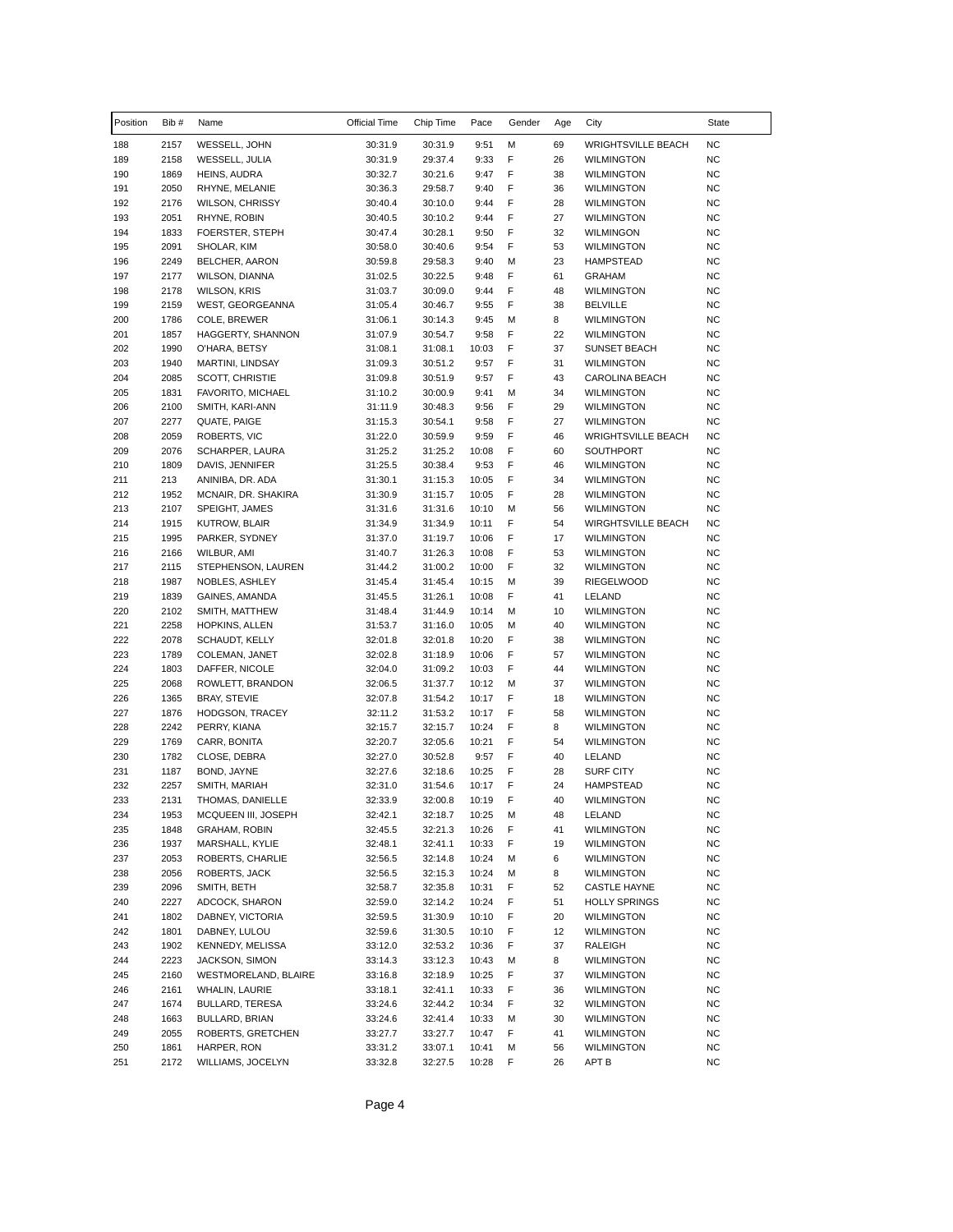| Position   | Bib#         | Name                                           | Official Time      | Chip Time          | Pace           | Gender | Age            | City                                     | State                  |
|------------|--------------|------------------------------------------------|--------------------|--------------------|----------------|--------|----------------|------------------------------------------|------------------------|
| 252        | 1884         | HRIBAR, SARA                                   | 33:32.9            | 32:29.6            | 10:29          | F      | 29             | <b>WINNABOW</b>                          | NC                     |
| 253        | 1932         | LYONS, JAY                                     | 33:33.0            | 32:37.0            | 10:31          | M      | 29             | <b>WILMINGTON</b>                        | <b>NC</b>              |
| 254        | 2522         | WOODS, ELLE                                    | 33:46.3            | 33:14.3            | 10:43          | F      | 99             | <b>WILMINGTON</b>                        | <b>NC</b>              |
| 255        | 2514         | PATERSON, YULIA                                | 33:48.2            | 33:10.9            | 10:42          | M      | 35             | WILMINGON                                | <b>NC</b>              |
| 256        | 1989         | OBERHAUSER, RACHEL                             | 33:48.4            | 33:15.0            | 10:44          | F      | 33             | <b>HAVELOCK</b>                          | <b>NC</b>              |
| 257        | 2513         | PATERSON, ZALEN                                | 33:48.8            | 33:09.2            | 10:42          | M      | $\overline{2}$ | <b>WILMINGON</b>                         | <b>NC</b>              |
| 258        | 836          | <b>BAZIN, APRIL</b>                            | 33:52.5            | 33:00.7            | 10:39          | F      | 35             | <b>WILMINGTON</b>                        | <b>NC</b>              |
| 259        | 1487         | BROWER, BARBARA                                | 33:52.6            | 33:00.1            | 10:39          | F      | 63             | <b>TROY</b>                              | OH                     |
| 260        | 2126         | SZWARCKOP, CINDY                               | 33:53.0            | 33:35.7            | 10:50          | F      | 48             | RALEIGH                                  | <b>NC</b>              |
| 261        | 2070         | RUAYA, PHILIP                                  | 33:59.2            | 33:10.6            | 10:42          | M      | 28             | <b>LEAGUE CITY</b>                       | ТX                     |
| 262        | 1788         | COLEMAN, EMILY                                 | 34:01.5            | 33:43.4            | 10:53          | F      | 28             | LELAND                                   | <b>NC</b>              |
| 263        | 2521         | WOODS, JONATHAN                                | 34:03.3            | 33:29.8            | 10:48          | M      | $\mathbf{1}$   | <b>WILMINGTON</b>                        | <b>NC</b>              |
| 264        | 1695         | <b>BURRELL, KENDRA</b>                         | 34:08.0            | 33:10.0            | 10:42          | F      | 32             | <b>WRIGHTSVILLE BEACH</b>                | <b>NC</b>              |
| 265        | 1924         | LAZZARI, KRISTINA                              | 34:22.4            | 34:03.8            | 10:59          | F      | 33             | LELAND                                   | <b>NC</b>              |
| 266        | 1881         | HOLDER, PATRICK                                | 34:23.3            | 33:39.0            | 10:51          | M      | 32             | <b>WILMINGTON</b>                        | <b>NC</b>              |
| 267        | 2111         | STALLS, ZACCORI                                | 34:25.7            | 33:58.8            | 10:57          | М      | 9              | <b>WILMINGTON</b>                        | <b>NC</b>              |
| 268        | 2103         | SORENSEN, HEATHER                              | 34:37.0            | 33:03.6            | 10:40          | F      | 41             | <b>WILMINGTON</b>                        | NC                     |
| 269        | 2125         | SWEENEY, DON                                   | 34:45.6            | 33:52.2            | 10:55          | M      | 34             | <b>WILMINGTON</b>                        | <b>NC</b>              |
| 270        | 1775         | CAZIER, EUNKYUNG                               | 34:54.3            | 34:50.7            | 11:14          | F      | 45             | <b>WILMINGTON</b>                        | <b>NC</b>              |
| 271        | 1774         | CAZIER, CORBAN                                 | 34:54.6            | 34:51.6            | 11:15          | М      | 8              | <b>WILMINGTON</b>                        | <b>NC</b>              |
| 272        | 2105         | SOWLES, CATHERINE                              | 35:00.1            | 34:46.4            | 11:13          | F      | 35             | <b>WILMINGTON</b>                        | <b>NC</b>              |
| 273        | 2089         | SHAFER, RYAN                                   | 35:09.4            | 34:14.1            | 11:03          | M      | 30             | <b>WILMINGTON</b>                        | <b>NC</b>              |
| 274        | 1895         | <b>JOHNSON, TERRI</b>                          | 35:16.8            | 34:44.0            | 11:12          | F      | 42             | LELAND                                   | <b>NC</b>              |
| 275        | 2289         | FLOAN, KATE                                    | 35:21.2            | 35:01.2            | 11:18          | F      | 38             | <b>WILMINGON</b>                         | NC                     |
| 276        | 2225         | JACKSON, HANNAH                                | 35:28.7            | 35:14.7            | 11:22          | F      | 12             | <b>WILMINGTON</b>                        | <b>NC</b>              |
| 277        | 1903         | KESLER, ALEXANDER                              | 35:30.0            | 34:34.2            | 11:09          | M      | 27             | <b>WILMINGTON</b>                        | <b>NC</b>              |
| 278        | 1864         | HARTS, LINDSEY                                 | 35:30.6            | 34:32.0            | 11:08          | F      | 21             | <b>WILMINGTON</b>                        | <b>NC</b>              |
| 279        | 1996         | PARRISH, CINDY                                 | 35:39.2            | 35:30.3            | 11:27          | F      | 55             | <b>WRIGHTSVILLE BEACH</b>                | ΝC                     |
| 280        | 2202         | ALEXANDER, JOHN                                | 35:44.2            | 35:15.2            | 11:22          | M      | 71             | <b>WILMINGTON</b>                        | <b>NC</b>              |
| 281        | 2295         | CICHOSKI, LYNN                                 | 35:49.0            | 35:19.4            | 11:24          | F      | 40             | <b>WILMINGON</b>                         | <b>NC</b>              |
| 282        | 2168         | WILLENBRING, NOAH                              | 35:56.5            | 35:30.4            | 11:27          | M      | $\overline{7}$ | <b>WILMINGTON</b>                        | <b>NC</b>              |
| 283        | 1999         | PEREIRA, STEPHANIE                             | 35:58.4            | 34:56.1            | 11:16          | F      | 23             | <b>WILMINGTON</b>                        | <b>NC</b>              |
| 284        | 1988         | NUGENT, MOLLY                                  | 35:58.4            | 34:56.1            | 11:16          | F      | 24             | <b>WILMINGTON</b>                        | NC                     |
| 285        | 2266         | FREDARICK, CHAD                                | 36:07.6            | 35:00.8            | 11:17          | M      | 99             | <b>FAIRFAX</b>                           | VA                     |
| 286        | 307          | ATENTO, GEMILLANO                              | 36:20.8            | 36:15.4            | 11:42          | M      | 45             | <b>WILMINGTON</b>                        | ΝC                     |
| 287        | 2214         | THOMPSON, SHANNON                              | 36:21.8            | 35:36.3            | 11:29          | F      | 44             | <b>WILMINGTON</b>                        | <b>NC</b>              |
| 288        | 1985         | NELSON, KASITY                                 | 36:22.3            | 35:24.4            | 11:25          | F      | 23             | <b>WILMINGTON</b>                        | <b>NC</b>              |
| 289        | 1930         | LYLES, LEA                                     | 36:22.4            | 35:57.1            | 11:36          | F      | 9              | <b>WILMINGTON</b>                        | NC                     |
| 290        | 1991         | OLSON, WHITNEY                                 | 36:22.6            | 35:23.8            | 11:25          | F      | 37             | <b>WILMINGTON</b>                        | <b>NC</b>              |
| 291        | 1260         | BOYER, CARRIE                                  | 36:26.8            | 36:03.4            | 11:38          | F      | 46             | <b>CAROLINA BEACH</b>                    | <b>NC</b>              |
| 292        | 1993         | PARKER, JORDAN                                 | 36:27.1            | 36:09.0            | 11:40          | F      | 20             | <b>WILMINGTON</b>                        | ΝC                     |
| 293        | 1994         | PARKER, KATHY                                  | 36:27.1            | 36:08.7            | 11:39          | F      | 55             | <b>WILMINGTON</b>                        | ΝC                     |
| 294        | 1954         | MEDFORD, LINDSAY                               | 36:28.8            | 35:33.2            | 11:28          | F<br>F | 31             | <b>WILMINGTON</b>                        | <b>NC</b>              |
| 295        | 643          | <b>BASSON, GRETHA</b><br>NIEWIADOMSKI, SABRINA | 36:31.0            | 35:35.8            | 11:29          | F      | 50             | <b>WILMINGTON</b>                        | <b>NC</b>              |
| 296        | 1986<br>2274 |                                                | 36:31.1            | 36:31.1            | 11:47<br>11:19 | F      | 26<br>99       | <b>WILMINGTON</b>                        | <b>NC</b><br><b>NC</b> |
| 297        |              | SCOTT, BETHANY                                 | 36:32.7<br>36:32.9 | 35:05.6            |                |        |                | <b>WILMINGTON</b>                        |                        |
| 298        | 2275         | SCOTT, MARCUS                                  |                    | 35:05.8            | 11:19          | М<br>F | 99             | <b>WILMINGTON</b>                        | NC<br><b>NC</b>        |
| 299        | 2203         | CARRIW, ANNETTE                                | 36:34.5            | 35:48.8            | 11:33          |        | 99             | <b>WILMINGTON</b>                        |                        |
| 300        | 1863         | HARRIS, JANE                                   | 36:35.7            | 36:01.3            | 11:37          | F      | 55             | <b>WILMINGTON</b><br><b>FAYETTEVILLE</b> | NC                     |
| 301<br>302 | 1794<br>2173 | COWAN, JACQUELINE                              | 36:37.2            | 36:37.2            | 11:49          | F<br>F | 37             | <b>WILMINGTON</b>                        | NC<br>NC               |
| 303        | 2171         | WILLIAMS, JUDY                                 | 36:38.8            | 35:46.4            | 11:32          | F      | 59<br>32       |                                          | <b>NC</b>              |
|            |              | WILLIAMS, JESSICA<br>MOORE, KELLY              | 36:50.6            | 36:04.6            | 11:38          | F      |                | <b>WILMINGTON</b>                        | <b>NC</b>              |
| 304        | 2192<br>2191 | MOORE, MADISON                                 | 36:53.6            | 36:17.9<br>36:18.3 | 11:42          | F      | 39<br>9        | <b>WILMINGTON</b><br><b>WILMINGTON</b>   | <b>NC</b>              |
| 305<br>306 | 2095         | SIMMS, VIVIAN                                  | 36:54.0<br>36:57.9 | 36:14.9            | 11:43<br>11:41 | F      | 9              | <b>WILMINGTON</b>                        | NC                     |
| 307        | 2094         | SIMMS, STEPHEN                                 | 36:58.0            | 36:14.9            | 11:41          | М      | 39             | <b>WILMINGTON</b>                        | NC                     |
| 308        | 1777         | CHEATHAM, CARRIE                               | 37:05.3            | 37:05.3            | 11:58          | F      | 47             | <b>WILMINGTON</b>                        | NC                     |
| 309        | 2226         | JACKSON, JORDAN                                | 37:10.8            | 37:10.8            | 11:59          | F      | 6              | <b>WILMINGTON</b>                        | NC                     |
| 310        | 2278         | ROGERS, CRAIG                                  | 37:11.4            | 35:38.9            | 11:30          | М      | 48             | <b>WILMINGTON</b>                        | NC                     |
| 311        | 2044         | PUNG, LAUREN                                   | 37:19.2            | 36:58.2            | 11:55          | F      | 27             | <b>GREENVILLE</b>                        | NC                     |
| 312        | 2042         | PUNG, JANET                                    | 37:19.5            | 36:58.6            | 11:55          | F      | 57             | <b>GREENVILLE</b>                        | <b>NC</b>              |
| 313        | 2043         | PUNG, JORDAN                                   | 37:19.8            | 36:58.4            | 11:55          | М      | 27             | <b>GREENVILLE</b>                        | <b>NC</b>              |
| 314        | 2045         | PUNG, STEVE                                    | 37:19.9            | 36:58.4            | 11:55          | М      | 58             | <b>GREENVILLE</b>                        | <b>NC</b>              |
| 315        | 2197         | CUELLAR, KIMBERLY                              | 37:21.9            | 37:20.0            | 12:03          | F      | 13             | <b>CASTLE HAYNE</b>                      | <b>NC</b>              |
|            |              |                                                |                    |                    |                |        |                |                                          |                        |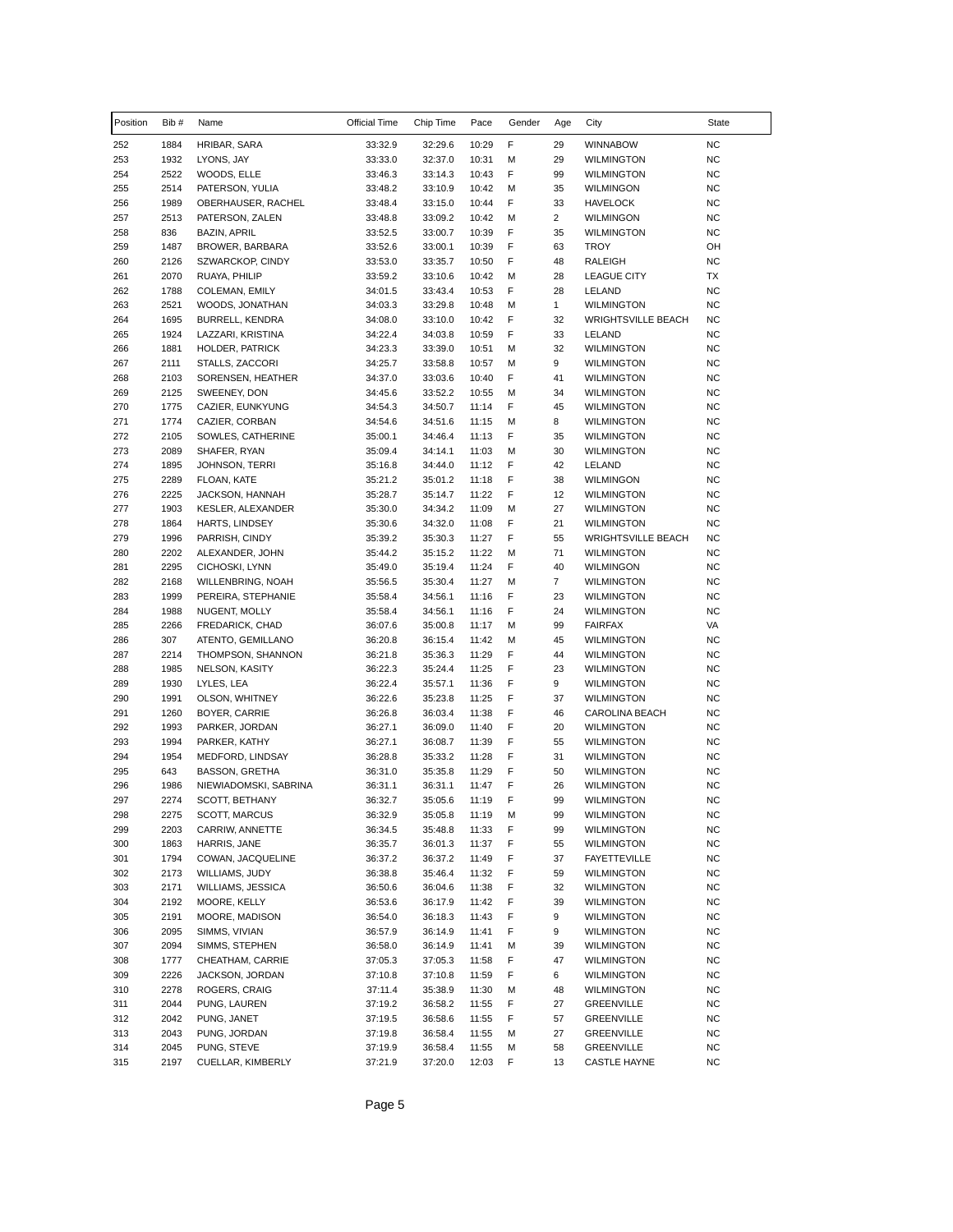| Position   | Bib#         | Name                                    | Official Time      | Chip Time          | Pace           | Gender | Age      | City                                   | State                  |
|------------|--------------|-----------------------------------------|--------------------|--------------------|----------------|--------|----------|----------------------------------------|------------------------|
| 316        | 2519         | PATEL, HP                               | 37:24.1            | 37:15.4            | 12:01          | М      | 99       | <b>WILMINGTON</b>                      | <b>NC</b>              |
| 317        | 2528         | POULIN, SAMANTHA                        | 37:31.6            | 37:07.7            | 11:58          | F      | 30       | <b>WILMINGTON</b>                      | <b>NC</b>              |
| 318        | 2112         | STANDAERT, KENNETH                      | 37:35.4            | 36:22.6            | 11:44          | М      | 53       | LELAND                                 | <b>NC</b>              |
| 319        | 1766         | CANNY, RYAN                             | 37:42.1            | 37:37.2            | 12:08          | М      | 11       | <b>WILMINGTON</b>                      | <b>NC</b>              |
| 320        | 1765         | CANNY, BART                             | 37:42.5            | 37:36.0            | 12:08          | м      | 52       | <b>WILMINGTON</b>                      | ΝC                     |
| 321        | 2185         | ZWAN, FRANK                             | 37:47.3            | 37:01.3            | 11:56          | М      | 56       | <b>WILMINGTON</b>                      | <b>NC</b>              |
| 322        | 2256<br>1886 | LENNON, PAUL                            | 37:49.4            | 37:33.5            | 12:07          | М      | 67<br>11 | <b>WILMINGTON</b>                      | <b>NC</b><br><b>NC</b> |
| 323<br>324 | 2067         | HUNT, TYE<br>ROWLETT, AMY               | 37:57.4<br>37:57.6 | 37:53.0<br>37:53.4 | 12:13<br>12:13 | М<br>F | 46       | <b>WILMINGTON</b><br><b>WILMINGTON</b> | <b>NC</b>              |
| 325        | 2174         | WILLIAMS, LORI                          | 37:59.7            | 37:52.8            | 12:13          | F      | 54       | <b>WILMINGTON</b>                      | <b>NC</b>              |
| 326        | 2155         | WEISZ, PATTY                            | 38:02.3            | 37:09.8            | 11:59          | F      | 62       | <b>WINSTON SALEM</b>                   | <b>NC</b>              |
| 327        | 1888         | JABLOW, BRIANNE                         | 38:11.4            | 37:25.0            | 12:04          | F      | 31       | <b>WILMINGTON</b>                      | NC                     |
| 328        | 2156         | <b>WELLS, STEPHANIE</b>                 | 38:32.4            | 38:01.4            | 12:16          | F      | 24       | <b>WILMINGTON</b>                      | <b>NC</b>              |
| 329        | 1904         | <b>KESLER, TERESA</b>                   | 38:37.0            | 37:40.5            | 12:09          | F      | 54       | <b>WILMINGTON</b>                      | <b>NC</b>              |
| 330        | 1816         | DIXON, SUZANNE                          | 38:37.2            | 37:39.5            | 12:09          | F      | 52       | <b>GREENVILLE</b>                      | <b>NC</b>              |
| 331        | 1947         | MCCLURE, CAROLINE                       | 38:55.7            | 38:30.5            | 12:25          | F      | 23       | <b>WILMINGTON</b>                      | <b>NC</b>              |
| 332        | 2268         | CAMPBLA, CAROLINE                       | 38:56.1            | 38:23.9            | 12:23          | F      | 11       | <b>WILMINGTON</b>                      | <b>NC</b>              |
| 333        | 2267         | CAMPBLA, KELLY                          | 38:56.4            | 38:23.9            | 12:23          | F      | 63       | <b>WILMINGTON</b>                      | <b>NC</b>              |
| 334        | 2269         | TAYLOR, ZACH                            | 38:57.2            | 38:24.6            | 12:23          | M      | 41       | <b>WILMINGTON</b>                      | <b>NC</b>              |
| 335        | 2079         | SCHIZZANO, PATRICIA                     | 39:08.0            | 38:14.5            | 12:20          | F      | 45       | <b>WILMINGTON</b>                      | NC                     |
| 336        | 2090         | SHOBER, BILL                            | 39:14.2            | 38:03.2            | 12:16          | м      | 72       | <b>ROCKY POINT</b>                     | NC                     |
| 337        | 1717         | CAFFAREL, MARK                          | 39:15.1            | 38:18.9            | 12:21          | M      | 55       | LELAND                                 | <b>NC</b>              |
| 338        | 2130         | TERZAKEN, TIM                           | 39:16.3            | 38:18.9            | 12:21          | M<br>F | 38       | <b>WILMINGTON</b>                      | <b>NC</b>              |
| 339<br>340 | 1980<br>2270 | MOTT, JENNIFER<br>COPE, COLLIN          | 39:34.2<br>39:58.3 | 38:48.0<br>39:10.8 | 12:31<br>12:38 | М      | 44<br>24 | <b>WILMINGTON</b><br><b>CHARLESTON</b> | <b>NC</b><br>SC        |
| 341        | 2271         | ENGLISH, BRITTANY                       | 39:58.3            | 39:09.9            | 12:38          | F      | 23       | <b>WILMINGTON</b>                      | <b>NC</b>              |
| 342        | 2290         | MORGAN, JIM                             | 39:59.9            | 38:20.0            | 12:22          | M      | 39       | <b>WILMINGON</b>                       | NC                     |
| 343        | 1931         | LYLES, MELISSA                          | 40:00.6            | 38:27.1            | 12:24          | F      | 38       | <b>WILMINGTON</b>                      | <b>NC</b>              |
| 344        | 2195         | COBB, JOETTA                            | 40:03.5            | 39:03.8            | 12:36          | F      | 99       | <b>WRIGHTSVILLE BEACH</b>              | NC                     |
| 345        | 1768         | CARR, BOB                               | 40:05.2            | 39:51.9            | 12:51          | м      | 53       | <b>WILMINGTON</b>                      | NC                     |
| 346        | 1943         | MAY, RUSS                               | 40:06.3            | 39:19.5            | 12:41          | M      | 70       | <b>WILMINGTON</b>                      | <b>NC</b>              |
| 347        | 1804         | DANIEL, MEAGHANN                        | 40:07.7            | 39:43.4            | 12:49          | F      | 24       | <b>WILMINGTON</b>                      | <b>NC</b>              |
| 348        | 1805         | DANIEL, MICHAEL                         | 40:07.8            | 39:39.6            | 12:47          | М      | 25       | <b>WILMINGTON</b>                      | <b>NC</b>              |
| 349        | 1900         | KELLER, KRIS                            | 40:22.5            | 39:32.2            | 12:45          | F      | 41       | <b>HAMPSTEAD</b>                       | NC                     |
| 350        | 2179         | WINSTEAD, ALEXA                         | 40:23.0            | 39:46.3            | 12:50          | F      | 45       | <b>WILMINGTON</b>                      | <b>NC</b>              |
| 351        | 1694         | <b>BURNETTE, KRISTY</b>                 | 40:28.8            | 39:03.6            | 12:36          | F      | 36       | <b>CASTLE HAYNE</b>                    | <b>NC</b>              |
| 352        | 155          | ALLEN, SHANNON                          | 40:28.8            | 39:04.4            | 12:36          | F      | 39       | <b>WILMINGTON</b>                      | NC                     |
| 353        | 2109         | SPIKE, SCOTT                            | 40:39.9            | 40:34.1            | 13:05          | М      | 42       | <b>WILMINGTON</b>                      | NC                     |
| 354        | 2108         | SPIKE, PRESTON                          | 40:40.1            | 40:35.8            | 13:05          | М      | 11       | <b>WILMINGTON</b>                      | <b>NC</b>              |
| 355<br>356 | 2205<br>1967 | TART, MINDY                             | 40:54.8            | 40:27.1<br>40:53.8 | 13:03          | F<br>М | 41       | <b>WILMINGTON</b><br><b>WILMINGTON</b> | <b>NC</b><br><b>NC</b> |
| 357        | 1927         | MILIOTIS, EMANUEL<br>LEWIS, ALLY        | 41:14.3<br>41:15.1 | 41:15.1            | 13:11<br>13:18 | F      | 53<br>19 | <b>WILMINGTON</b>                      | NC                     |
| 358        | 1841         | GEORGE, JULIANN                         | 41:18.3            | 40:57.6            | 13:13          | F      | 54       | <b>BURGAW</b>                          | NC                     |
| 359        | 2190         | SMITH, LESLIE                           | 41:24.2            | 41:11.7            | 13:17          | F      | 31       | <b>WILMINGTON</b>                      | <b>NC</b>              |
| 360        | 2212         | ELROD, BETH                             | 41:28.5            | 41:13.3            | 13:18          | F      | 33       | LELAND                                 | <b>NC</b>              |
| 361        | 1792         | COOPER, COLEMAN                         | 41:30.2            | 40:32.0            | 13:05          | F      | 45       | <b>WRIGHTSVILLE BEACH</b>              | NC                     |
| 362        | 1793         | COOPER, RHEA                            | 41:30.6            | 40:30.8            | 13:04          | F      | 72       | <b>WRIGHTSVILLE BEACH</b>              | NC                     |
| 363        | 1978         | MOTT, JACKSON                           | 41:55.7            | 41:50.0            | 13:30          | М      | 10       | <b>WILMINGTON</b>                      | NC                     |
| 364        | 1977         | MOTT, GREGG                             | 41:56.3            | 41:51.6            | 13:30          | м      | 40       | <b>WILMINGTON</b>                      | <b>NC</b>              |
| 365        | 1316         | <b>BRAUN, ANDREW</b>                    | 41:59.0            | 41:48.3            | 13:29          | м      | 12       |                                        |                        |
| 366        | 34           | ADAMS, TARA                             | 42:03.8            | 41:05.9            | 13:15          | F      | 26       | <b>GREENVILLE</b>                      | NC                     |
| 367        | 2216         | THOMPSON, MASON                         | 42:08.2            | 41:19.9            | 13:20          | М      | 11       | <b>WILMINGTON</b>                      | <b>NC</b>              |
| 368        | 2215         | THOMPSON, COLE                          | 42:12.8            | 41:23.2            | 13:21          | М      | 16       | <b>WILMINGTON</b>                      | NC                     |
| 369        | 2150         | WALLACE, DAWN                           | 42:15.7            | 41:56.4            | 13:32          | F      | 60       | <b>WILMINGTON</b>                      | NC                     |
| 370        | 1992         | PARKER, ELLEN                           | 42:29.8            | 42:09.8            | 13:36          | F      | 54       | <b>WILMINGTON</b>                      | NC                     |
| 371        | 2201<br>2200 | <b>BRANUM, AUSTIN</b><br>BRANUM, DANIEL | 42:36.9            | 42:32.9<br>42:33.1 | 13:43          | М<br>М | 44       | <b>WILMINGTON</b><br><b>WILMINGTON</b> | NC<br>NC               |
| 372<br>373 | 2526         | COOPER, SEAN                            | 42:37.0<br>42:39.0 | 42:06.5            | 13:44<br>13:35 | М      | 10<br>27 | <b>WILMINGTON</b>                      | NC                     |
| 374        | 2523         | KELLY, GLORIA                           | 42:40.1            | 41:52.1            | 13:30          | F      | 99       | <b>WILMINGTON</b>                      | NC                     |
| 375        | 1787         | COLE, PEYTON                            | 42:40.4            | 41:48.5            | 13:29          | М      | 8        | <b>WILMINGTON</b>                      | NC                     |
| 376        | 1785         | COLE, ALDEN                             | 42:42.8            | 42:42.8            | 13:46          | М      | 46       | <b>WILMINGTON</b>                      | NC                     |
| 377        | 1824         | EDGE, KYOTE                             | 42:45.6            | 42:29.0            | 13:42          | М      | 6        | <b>WILMINGTON</b>                      | NC                     |
| 378        | 1823         | EDGE, KASANDRA                          | 42:46.2            | 42:29.8            | 13:42          | F      | 39       | <b>WILMINGTON</b>                      | NC                     |
| 379        | 557          | <b>BARKER, MYRTIS</b>                   | 42:48.8            | 42:24.0            | 13:41          | F      | 65       | LELAND                                 | <b>NC</b>              |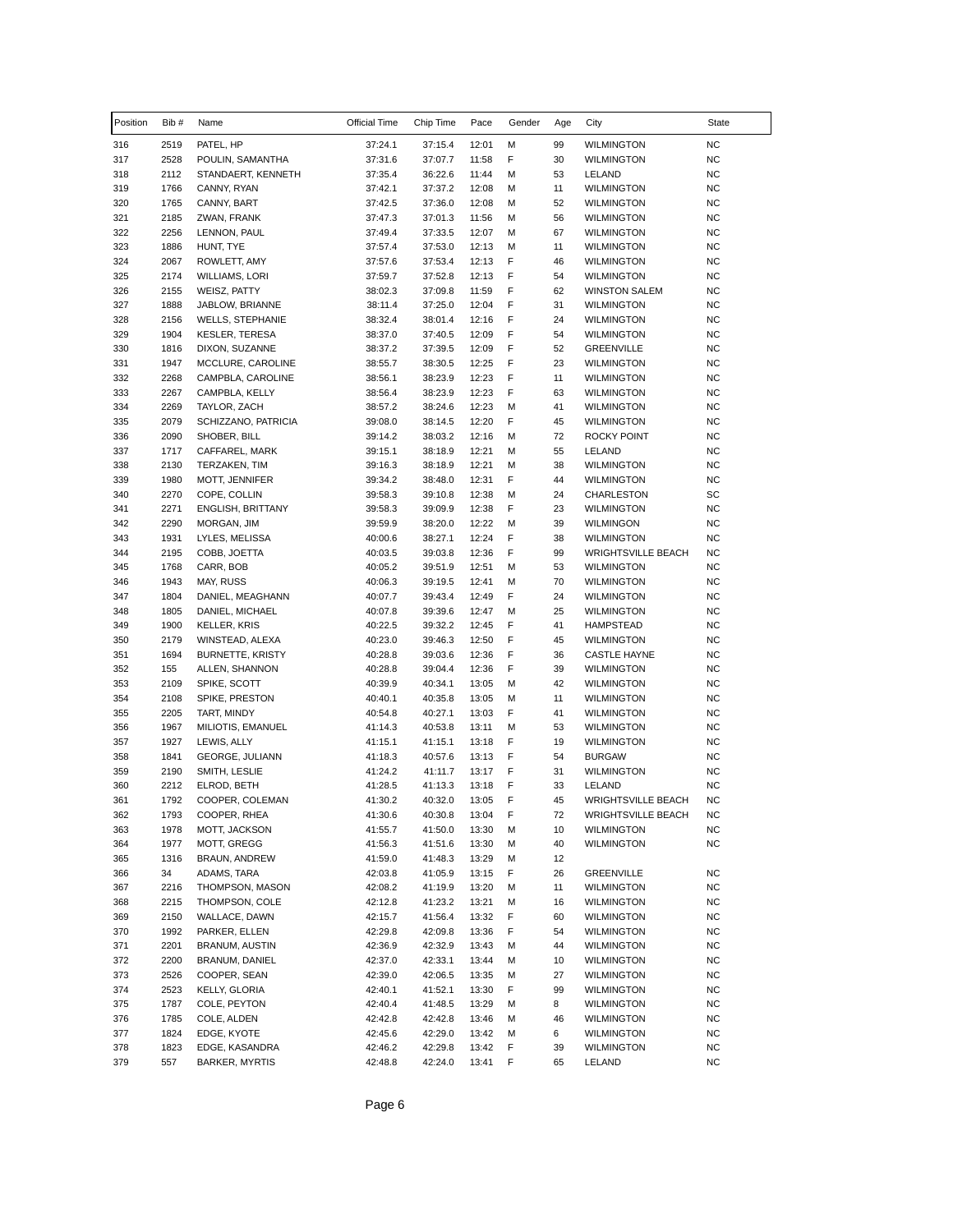| Position   | Bib#         | Name                                   | Official Time      | Chip Time          | Pace           | Gender | Age            | City                                   | State                  |
|------------|--------------|----------------------------------------|--------------------|--------------------|----------------|--------|----------------|----------------------------------------|------------------------|
| 380        | 1867         | <b>HEADRICK, IRELAND</b>               | 42:49.7            | 41:36.7            | 13:25          | F      | 16             | <b>WILMINGTON</b>                      | <b>NC</b>              |
| 381        | 1975         | MOORE, CAROLYN                         | 42:55.1            | 42:32.6            | 13:43          | F      | 65             | <b>BURGAW</b>                          | <b>NC</b>              |
| 382        | 1875         | HILL, TERRY                            | 42:55.3            | 42:32.0            | 13:43          | F      | 52             | <b>CURRIE</b>                          | <b>NC</b>              |
| 383        | 2069         | RUAYA, MEGAN                           | 42:56.0            | 42:56.0            | 13:51          | F      | 25             | <b>LEAGUE CITY</b>                     | ТX                     |
| 384        | 2279         | BOLDEN, ADAM                           | 42:56.4            | 42:53.6            | 13:50          | М      | 11             | <b>JACKSONVILLE</b>                    | <b>NC</b>              |
| 385        | 2255         | WINEBAR, EVAN                          | 42:56.7            | 42:54.8            | 13:50          | M      | 7              | <b>WILMINGTON</b>                      | <b>NC</b>              |
| 386        | 1800         | DAAB, KIRSTEN                          | 42:57.7            | 41:18.2            | 13:19          | F      | 45             | <b>WILMINGTON</b>                      | <b>NC</b>              |
| 387        | 1969         | MOELLER, EMERSON                       | 43:07.3            | 42:31.9            | 13:43          | F      | 6              | <b>WILMINGTON</b>                      | <b>NC</b>              |
| 388        | 1843         | GODWIN, CHRISTOPHER                    | 43:07.8            | 42:32.0            | 13:43          | M      | 30             | <b>WILMINGTON</b>                      | <b>NC</b>              |
| 389        | 2276         | LIVINGSTON, JENNIFER                   | 43:20.9            | 42:39.5            | 13:45          | F      | 36             | <b>WILMINGTON</b>                      | <b>NC</b>              |
| 390        | 2209         | EFTING, JEANNINE                       | 43:22.5            | 42:43.8            | 13:47          | F      | 99             | <b>WILMINGTON</b>                      | <b>NC</b>              |
| 391        | 1560         | BUCKLAND, ALANNA                       | 43:23.2            | 42:40.4            | 13:46          | F      | 29             | <b>WILMINGTON</b>                      | NC                     |
| 392        | 1567         | BUCKLAND, EVANGELYN                    | 43:23.4            | 42:37.1            | 13:45          | F<br>F | 32<br>41       | <b>WILMINGTON</b>                      | <b>NC</b>              |
| 393<br>394 | 2104<br>1890 | SOUTHERLAND, ANGIE<br>JACOBS, PHILLINA | 43:24.8<br>43:24.8 | 43:24.8<br>41:58.4 | 14:00          | F      | 38             | <b>WILMINGTON</b><br><b>WILMINGTON</b> | <b>NC</b><br><b>NC</b> |
| 395        | 2071         | RUSSO, JOSHUA                          | 43:27.0            | 42:44.2            | 13:32<br>13:47 | M      | 54             | <b>WILMINGTON</b>                      | <b>NC</b>              |
| 396        | 1522         | BROWN, JODI                            | 43:34.1            | 42:52.0            | 13:50          | F      | 43             | LELAND                                 | <b>NC</b>              |
| 397        | 1911         | <b>KLASS, KIMBERLY</b>                 | 43:44.9            | 42:38.7            | 13:45          | F      | 44             | CAROLINA BEACH                         | <b>NC</b>              |
| 398        | 1942         | MATTOCKS, SAMANTHA                     | 43:50.5            | 43:24.2            | 14:00          | F      | 27             | ERIE                                   | PA                     |
| 399        | 1827         | ENGLISH, ASHLEE                        | 43:54.0            | 43:27.7            | 14:01          | F      | 26             | <b>WILMINGTON</b>                      | ΝC                     |
| 400        | 1873         | HIGH, BETH                             | 43:55.0            | 43:41.2            | 14:05          | F      | 53             | <b>WILMINGTON</b>                      | NC                     |
| 401        | 900          | <b>BEST, LOURDES</b>                   | 43:56.0            | 43:42.6            | 14:06          | F      | 50             | <b>HAMPSTEAD</b>                       | <b>NC</b>              |
| 402        | 1811         | DEBERRY, STEPHANIE                     | 43:56.7            | 43:04.9            | 13:54          | F      | 35             | <b>CASTLE HAYNE</b>                    | <b>NC</b>              |
| 403        | 2254         | WINEBAR, CAMERON                       | 44:05.8            | 44:04.2            | 14:13          | М      | 11             | <b>WILMINGTON</b>                      | <b>NC</b>              |
| 404        | 1844         | GODWIN, ELIZABETH                      | 44:20.3            | 43:45.4            | 14:07          | F      | 28             | <b>WILMINGTON</b>                      | <b>NC</b>              |
| 405        | 1770         | CARR, MORGAN                           | 44:22.2            | 44:05.1            | 14:13          | F      | 8              | <b>BLACKSBURG</b>                      | VA                     |
| 406        | 1806         | DANIELS, ASHLEY                        | 44:23.1            | 44:07.5            | 14:14          | F      | 31             | <b>CLAYTON</b>                         | <b>NC</b>              |
| 407        | 2151         | WALLS-CARR, TAYLOR                     | 44:23.7            | 44:23.7            | 14:19          | F      | 31             | <b>BLACKSBURG</b>                      | VA                     |
| 408        | 1807         | DANIELS, RUTHIE                        | 44:24.5            | 44:08.3            | 14:14          | F      | $\overline{7}$ | <b>CLAYTON</b>                         | ΝC                     |
| 409        | 2129         | TERZAKEN, CHRISTINA                    | 44:33.9            | 43:36.8            | 14:04          | F      | 38             | <b>WILMINGTON</b>                      | NC                     |
| 410        | 1554         | BUCHANAN, SARAH                        | 44:35.4            | 43:05.8            | 13:54          | F      | 38             | <b>WILMINGTON</b>                      | <b>NC</b>              |
| 411        | 173          | ANDERSON, LEIGH                        | 45:01.2            | 44:35.3            | 14:23          | F      | 44             | <b>WILMINGTON</b>                      | <b>NC</b>              |
| 412        | 1866         | HATCHER, AMANDA                        | 45:01.3            | 44:32.0            | 14:22          | F      | 30             | <b>WILMINGTON</b>                      | <b>NC</b>              |
| 413        | 1971         | MOELLER, MARYLOU                       | 45:11.9            | 44:30.8            | 14:21          | F      | 60             | <b>WILMINGTON</b>                      | ΝC                     |
| 414        | 2046         | PURDY, MEGHAN                          | 45:12.6            | 44:48.4            | 14:27          | F      | 23             | <b>KERNERSVILLE</b>                    | <b>NC</b>              |
| 415        | 2167         | WILKINS, JORDAN                        | 45:13.2            | 44:48.7            | 14:27          | F      | 23             | <b>WILMINGTON</b>                      | <b>NC</b>              |
| 416        | 1846         | GODWIN, JOAN                           | 45:13.2            | 44:31.6            | 14:22          | F      | 64             | <b>WILMINGTON</b>                      | ΝC                     |
| 417        | 2247         | <b>GREEN, RILLIA</b>                   | 45:17.0            | 44:45.7            | 14:26          | F      | 52             | <b>WILMINGTON</b>                      | ΝC                     |
| 418        | 2181         | YOUSEY, GINGER                         | 45:56.8            | 44:56.1            | 14:30          | F      | 39             | LELAND                                 | <b>NC</b>              |
| 419        | 2182         | YOUSEY, MADISON                        | 45:57.0            | 44:56.7            | 14:30          | F      | 11             | LELAND                                 | <b>NC</b>              |
| 420        | 2081         | SCHNEIDER, SAM                         | 45:59.7            | 45:58.2            | 14:50          | м      | 12             | <b>WILMINGTON</b>                      | <b>NC</b>              |
| 421        | 1926         | LEONARD, BRENNAN                       | 45:59.7<br>46:09.2 | 45:58.6            | 14:50          | М      | 12             | <b>WILMINGTON</b><br><b>WILMINGTON</b> | ΝC                     |
| 422<br>423 | 1981<br>2273 | MULDOON, DARA                          | 46:09.5            | 45:11.6<br>45:50.5 | 14:35<br>14:47 | F<br>F | 36<br>54       | <b>WILMINGTON</b>                      | ΝC<br><b>NC</b>        |
| 424        | 2527         | SNOW, DAPHNE<br>CAMPBELL, TAMARA       | 46:16.1            | 45:43.8            | 14:45          | F      | 29             | <b>WILMINGTON</b>                      | <b>NC</b>              |
| 425        | 2093         | SIMMS, KRISTI                          | 46:48.3            | 46:06.0            | 14:52          | F      | 40             | <b>WILMINGTON</b>                      | <b>NC</b>              |
| 426        | 2092         | SIMMS, AMELIA                          | 46:48.5            | 46:07.5            | 14:53          | F      | $\overline{7}$ | <b>WILMINGTON</b>                      | NC                     |
| 427        | 1870         | HENDRICKS, ANGELA                      | 46:55.4            | 46:29.7            | 14:59          | F      | 57             | <b>DALLAS</b>                          | TX                     |
| 428        | 1910         | KLASS, JANNETTE                        | 47:07.4            | 46:00.3            | 14:50          | F      | 69             | CAROLINA BEACH                         | <b>NC</b>              |
| 429        | 491          | BABISS, PAULA                          | 47:23.3            | 45:43.9            | 14:45          | F      | 59             | <b>WILMINGTON</b>                      | <b>NC</b>              |
| 430        | 2511         | SCOTT, GLENN                           | 47:32.7            | 46:52.1            | 15:07          | М      | 24             | RALEIGH                                | <b>NC</b>              |
| 431        | 2509         | KOBALLA, CHERYL                        | 47:32.9            | 46:53.9            | 15:07          | F      | 54             | <b>WRIGHTSVILLE BEACH</b>              | <b>NC</b>              |
| 432        | 2510         | KOBALLA, ERIN                          | 47:34.6            | 46:54.6            | 15:08          | F      | 25             | <b>WRIGHTSVILLE BEACH</b>              | ΝC                     |
| 433        | 2282         | COLANTUONO, VIRGINIA                   | 48:04.5            | 46:15.8            | 14:55          | F      | 51             | WILMINGON                              | <b>NC</b>              |
| 434        | 2281         | BRANDON, TERESA                        | 48:04.6            | 46:15.4            | 14:55          | F      | 55             | <b>WRIGHTSVILLE BEACH</b>              | ΝC                     |
| 435        | 2506         | DEVERS, MORGAN                         | 48:06.3            | 47:36.9            | 15:21          | F      | 8              | WILMINGON                              | <b>NC</b>              |
| 436        | 2505         | DEVERS, JENNY                          | 48:08.3            | 47:41.8            | 15:23          | F      | 38             | WILMINGON                              | NC                     |
| 437        | 2140         | TROCCIA, ANDREA                        | 49:16.1            | 47:58.6            | 15:28          | F      | 32             | <b>WILMINGTON</b>                      | NC                     |
| 438        | 2084         | SCOTT, BILL                            | 49:16.3            | 47:51.0            | 15:26          | М      | 52             | <b>WILMINGTON</b>                      | <b>NC</b>              |
| 439        | 1887         | <b>ISLEY, APRIL</b>                    | 49:16.4            | 47:58.8            | 15:28          | F      | 35             | <b>WILMINGTON</b>                      | <b>NC</b>              |
| 440        | 1817         | DONNELLY, DEBBIE                       | 51:42.0            | 50:42.7            | 16:21          | F      | 64             | MURRELLS INLET                         | SC                     |
| 441        | 982          | BERNSTEIN, ELIZABETH                   | 51:42.3            | 50:43.2            | 16:22          | F      | 54             | RALEIGH                                | ΝC                     |
| 442        | 2515         | FITZPATRCK, RAY                        | 51:46.0            | 50:14.7            | 16:12          | М      | 99             | <b>WRIGHTSVILLE BEACH</b>              | ΝC                     |
| 443        | 1314         | BRAUN, ALISON                          | 52:18.6            | 51:54.6            | 16:45          | F      | 39             |                                        |                        |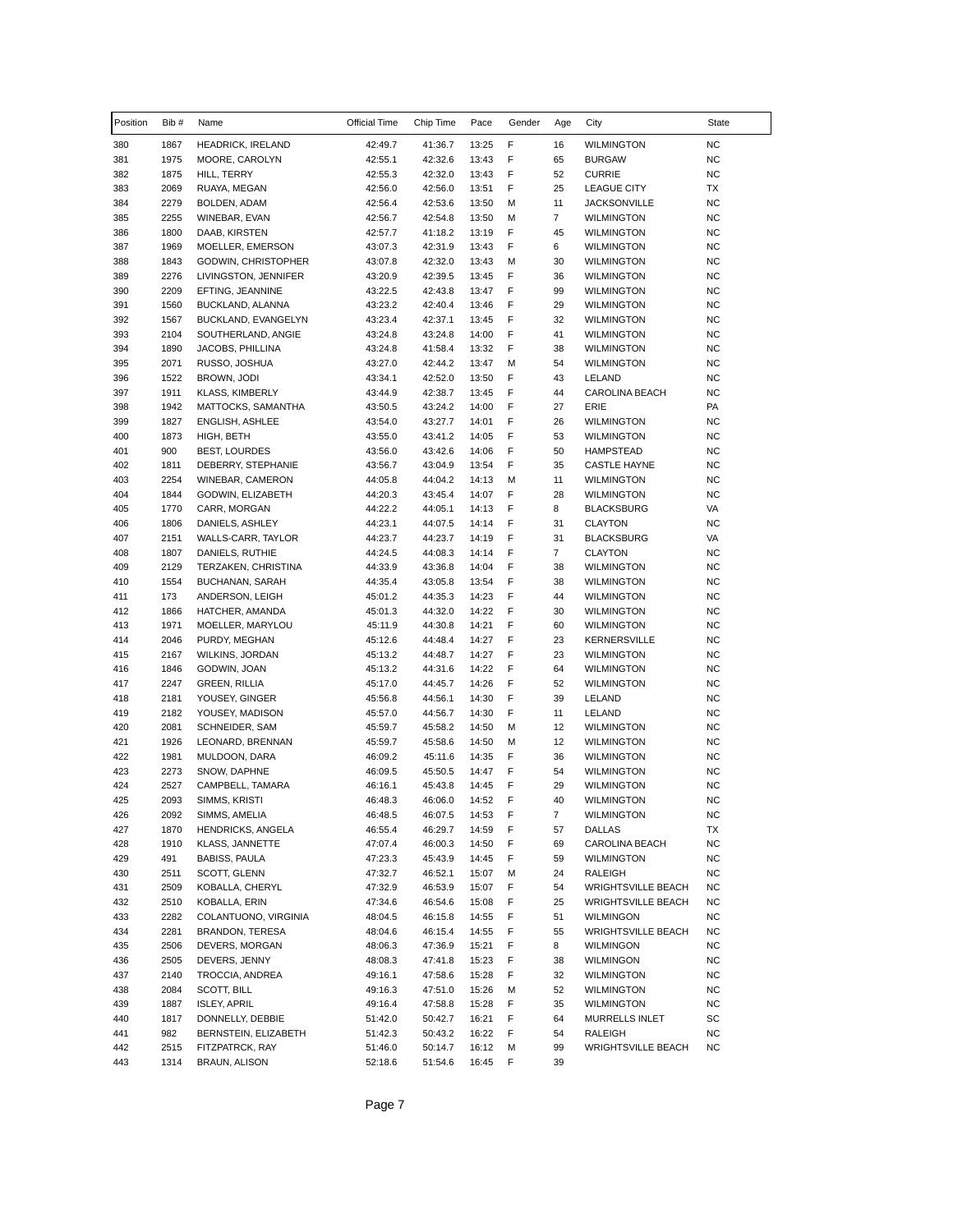| Position   | Bib #        | Name                                 | Official Time      | Chip Time          | Pace           | Gender | Age            | City                                   | State           |
|------------|--------------|--------------------------------------|--------------------|--------------------|----------------|--------|----------------|----------------------------------------|-----------------|
| 444        | 1364         | BRAUN, ISABELLE                      | 52:18.9            | 51:55.3            | 16:45          | F      | 12             |                                        |                 |
| 445        | 1548         | <b>BRUNO, PETER</b>                  | 52:35.9            | 51:42.2            | 16:41          | M      | 69             | <b>MCLEAN</b>                          | VA              |
| 446        | 1897         | JOYCE, PATRICIA                      | 52:37.7            | 51:43.9            | 16:41          | F      | 61             | <b>MCLEAN</b>                          | VA              |
| 447        | 1970         | MOELLER, JOSEPH                      | 52:58.3            | 52:13.2            | 16:51          | M      | 62             | <b>WILMINGTON</b>                      | <b>NC</b>       |
| 448        | 1916         | LABREE, LAURA                        | 53:13.0            | 52:46.0            | 17:01          | F      | 55             | <b>HAMPSTEAD</b>                       | <b>NC</b>       |
| 449        | 1813         | DIAZ-QUIROZ, ROSELINE                | 53:13.6            | 52:45.0            | 17:01          | F      | 43             | <b>WILMINGTON</b>                      | <b>NC</b>       |
| 450        | 1700         | BUTLER, DAWN                         | 53:15.9            | 52:36.6            | 16:58          | F      | 45             | <b>SENOIA</b>                          | GA              |
| 451        | 1783         | CLYNE, LINDA                         | 53:19.7            | 52:51.5            | 17:03          | F      | 66             | <b>WILMINGTON</b>                      | <b>NC</b>       |
| 452        | 1858         | HALLENBECK, ROSEMARY                 | 54:11.6            | 53:12.3            | 17:10          | F      | 73             | <b>WILMINGTON</b>                      | <b>NC</b>       |
| 453        | 1859         | HALLENBECK, SARAH                    | 54:11.8            | 53:10.3            | 17:09          | F      | 39             | <b>WILMINGTON</b>                      | <b>NC</b>       |
| 454        | 1826         | <b>EMERY, RHYS</b>                   | 54:13.1            | 53:11.2            | 17:09          | F      | 3              | <b>WILMINGTON</b>                      | <b>NC</b>       |
| 455        | 2148         | VANN, BEVERLY                        | 54:27.4            | 54:27.4            | 17:34          | F      | 52             | <b>WILMINGTON</b>                      | <b>NC</b>       |
| 456        | 2074         | SALEM, SUSAN                         | 54:29.8            | 53:18.2            | 17:12          | F      | 58             | <b>HOLLY RIDGE</b>                     | NC              |
| 457        | 981          | BENJAMIN, PAT                        | 54:31.5            | 53:20.0            | 17:12          | F      | 67             | <b>HOLLY RIDGE</b>                     | <b>NC</b>       |
| 458        | 2124         | SWARTZ, BRENDA                       | 54:45.9            | 54:24.7            | 17:33          | F      | 54             | <b>WILMINGTON</b>                      | <b>NC</b>       |
| 459        | 1834         | FREYTAG, TORIA                       | 54:49.4            | 54:49.4            | 17:41          | F      | 37             | <b>WILNINGTON</b>                      | <b>NC</b>       |
| 460        | 1955         | MEGEE, MARY                          | 54:49.6            | 54:12.7            | 17:29          | F      | 43             | <b>WILMINGTON</b>                      | NC              |
| 461        | 2288         | MORGAN, EMILY                        | 54:54.1            | 54:54.1            | 17:43          | F      | 31             | <b>WILMINGON</b>                       | <b>NC</b>       |
| 462        | 1002         | BIEDENBACH, BARBARA                  | 55:09.4            | 53:20.4            | 17:12          | F      | 99             |                                        |                 |
| 463        | 857<br>2040  | <b>BEAN, CHRISTINE</b>               | 55:16.5            | 54:27.0<br>54:27.5 | 17:34          | F<br>F | 62<br>46       | <b>WILMINGTON</b>                      | NC              |
| 464<br>465 | 249          | PSIKULA, STACEY<br>ARGO, PATRICK     | 55:17.3<br>55:18.2 | 53:32.8            | 17:34<br>17:16 | M      | 46             | <b>WILMINGTON</b><br><b>WILMINGTON</b> | NC<br><b>NC</b> |
| 466        | 304          | ARGO, TANYA                          | 55:19.5            | 53:34.4            | 17:17          | F      | 45             | <b>WILMINGTON</b>                      | <b>NC</b>       |
| 467        | 1929         | LISTER, JEANNIE                      | 55:32.8            | 53:44.4            | 17:20          | F      | 99             |                                        |                 |
| 468        | 2000         | PHILLIPS, MYRTLE                     | 55:34.9            | 54:41.0            | 17:38          | F      | 56             | LELAND                                 | NC              |
| 469        | 1781         | CLEM, PARKER JANE                    | 55:46.5            | 54:13.3            | 17:29          | F      | 11             | <b>WILMINGTON</b>                      | <b>NC</b>       |
| 470        | 1982         | MURPHY, NANCY                        | 55:56.6            | 55:20.4            | 17:51          | F      | 65             | <b>WILMINGTON</b>                      | <b>NC</b>       |
| 471        | 1780         | CLEM, AMY PARKER                     | 56:49.3            | 55:16.5            | 17:50          | F      | 47             | <b>WILMINGTON</b>                      | <b>NC</b>       |
| 472        | 2087         | SEMMENS, MELISSA                     | 56:53.8            | 55:12.9            | 17:48          | F      | 22             | LELAND                                 | NC              |
| 473        | 2113         | STANDAERT, RENEE                     | 56:54.0            | 55:13.3            | 17:49          | F      | 52             | LELAND                                 | <b>NC</b>       |
| 474        | 217          | ANTCZAK, TAYLOR                      | 57:01.9            | 55:51.6            | 18:01          | F      | 23             | <b>WILMINGTON</b>                      | <b>NC</b>       |
| 475        | 214          | ANTCZAK, STEPHANIE                   | 57:03.0            | 55:53.0            | 18:02          | F      | 25             | <b>WILMINGTON</b>                      | <b>NC</b>       |
| 476        | 1906         | KING, LAURIE                         | 57:13.5            | 55:53.6            | 18:02          | F      | 31             | <b>WILMINGTON</b>                      | NC              |
| 477        | 1948         | MCCULLOUGH, MICHELE                  | 57:15.3            | 55:52.6            | 18:01          | F      | 32             | <b>WILMINGTON</b>                      | <b>NC</b>       |
| 478        | 1868         | <b>HEADRICK, KAREN</b>               | 57:40.1            | 56:24.3            | 18:12          | F      | 45             | <b>WILMINGTON</b>                      | <b>NC</b>       |
| 479        | 1003         | BLAINE, JEANNETTE                    | 57:42.9            | 56:23.5            | 18:11          | F      | 50             | <b>WILMINGTON</b>                      | <b>NC</b>       |
| 480        | 2298         | TARRY, ELEANORE                      | 57:46.5            | 56:03.6            | 18:05          | F      | $\overline{7}$ | RALEIGH                                | <b>NC</b>       |
| 481        | 2297         | <b>TARRY, PATRICK</b>                | 57:47.2            | 56:03.9            | 18:05          | M      | 43             | RALEIGH                                | NC              |
| 482        | 1795         | CREASY, DAVID                        | 57:47.7            | 56:43.3            | 18:18          | M      | 59             |                                        |                 |
| 483        | 1842         | <b>GLASS, JENNIFER</b>               | 57:48.2            | 56:17.7            | 18:09          | F      | 33             | <b>WILMINGTON</b>                      | NC              |
| 484        | 1845         | GODWIN, FRANCIE                      | 57:48.9            | 56:21.9            | 18:11          | F      | 46             | <b>WILMINGTON</b>                      | <b>NC</b>       |
| 485        | 2120         | SUMMERLIN, STACEY                    | 58:07.3            | 56:58.8            | 18:23          | F      | 35             | <b>WILMINGTON</b>                      | NC              |
| 486        | 1950         | MCKEON, COURTNEY                     | 58:48.2            | 57:30.8            | 18:33          | F      | 24             | WILMINGTON                             | <b>NC</b>       |
| 487        | 2137         | TRAVAGLIA, JENNIFER                  | 58:48.6            | 57:30.4            | 18:33          | F      | 43             | <b>WILMINGTON</b>                      | <b>NC</b>       |
| 488        | 1796<br>1453 | CREASY, SUSAN                        | 58:51.3            | 57:39.9            | 18:36          | F<br>F | 57             |                                        | <b>NC</b>       |
| 489        |              | BROOKMAN, PAT                        | 58:57.6            | 58:57.6            | 19:01          |        | 54             | <b>WILMINGTON</b>                      | <b>NC</b>       |
| 490<br>491 | 1973<br>1945 | MOHSER, REAGAN<br>MAZZAGLIA, JESSICA | 58:58.3<br>59:03.3 | 57:01.4<br>57:44.2 | 18:24<br>18:37 | M<br>F | 52<br>39       | <b>WILMINGTON</b><br><b>WILMINGTON</b> | <b>NC</b>       |
| 492        | 1797         | CROOM, SUSAN                         | 59:06.8            | 57:38.7            | 18:35          | F      | 46             | <b>WILMINGTON</b>                      | <b>NC</b>       |
| 493        | 1949         | MCKEON, CAMILLE                      | 59:08.0            | 57:46.0            | 18:38          | F      | 58             | <b>WILMINGTON</b>                      | <b>NC</b>       |
| 494        | 2219         | HALL, MARIANNA                       | 59:15.1            | 58:31.9            | 18:53          | F      | 62             | <b>WILMINGTON</b>                      | <b>NC</b>       |
| 495        | 2220         | MARTINO, ANDREA                      | 59:15.2            | 58:31.6            | 18:53          | F      | 68             | <b>WILMINGTON</b>                      | <b>NC</b>       |
| 496        | 1778         | CHURCH, EMILY                        | 59:16.8            | 57:39.4            | 18:36          | F      | 23             | <b>WILMINGTON</b>                      | <b>NC</b>       |
| 497        | 2300         | TARRY, BEATRICE                      | 59:16.9            | 57:35.2            | 18:35          | F      | 3              | <b>RALEIGH</b>                         | <b>NC</b>       |
| 498        | 980          | BEHRMANN, SANDRA                     | 59:17.7            | 57:41.7            | 18:36          | F      | 31             | <b>WILMINGTON</b>                      | <b>NC</b>       |
| 499        | 2296         | TARRY, MARIAH                        | 59:18.2            | 57:37.1            | 18:35          | F      | 39             | RALEIGH                                | <b>NC</b>       |
| 500        | 2517         | NESTER, SEBASTIAN                    | 59:38.9            | 57:55.0            | 18:41          | M      | 6              | WILMINGON                              | <b>NC</b>       |
| 501        | 2299         | TARRY, VIVIENNE                      | 59:44.7            | 58:02.6            | 18:43          | F      | 5              | RALEIGH                                | <b>NC</b>       |
| 502        | 2512         | NESTER, KELLY                        | 59:44.7            | 58:01.4            | 18:43          | М      | 43             | WILMINGON                              | <b>NC</b>       |
| 503        | 2516         | GUITE, NICOLE                        | 59:48.5            | 58:04.0            | 18:44          | F      | 44             | <b>WILMINGON</b>                       | <b>NC</b>       |
| 504        | 1951         | MCLAWHORN, PAIGE                     | 1:00:53.2          | 1:00:22.8          | 19:28          | F      | 20             | <b>WILMINGTON</b>                      | <b>NC</b>       |
| 505        | 1920         | LAMBERT, MAX                         | 1:02:02.9          | 1:01:49.8          | 19:56          | М      | 5              | HAMPSTEAD                              | <b>NC</b>       |
| 506        | 2504         | DEVERS, SHANE                        | 1:02:28.3          | 1:01:51.2          | 19:57          | М      | 39             | WILMINGON                              | NC              |
| 507        | 2262         | SIPE, TATUM                          | 1:03:25.0          | 1:02:16.4          | 20:05          | F      | $\overline{7}$ | <b>WILMINGTON</b>                      | <b>NC</b>       |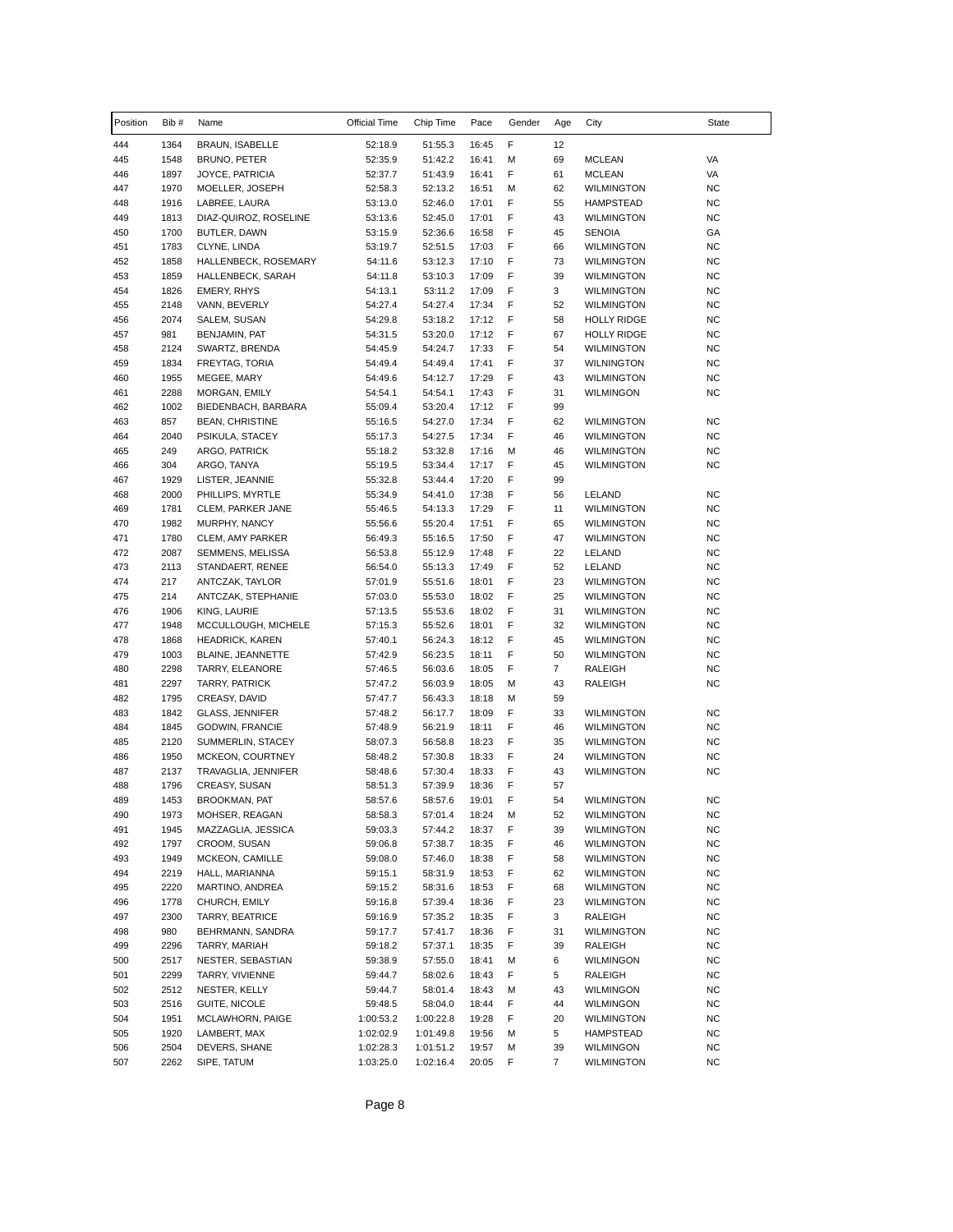| l Position | Bib # | Name                   | Official Time | Chip Time | Pace  | Gender | Aae | City                      | State     |
|------------|-------|------------------------|---------------|-----------|-------|--------|-----|---------------------------|-----------|
| 508        | 2260  | GRINNELL, AMANDA       | 1:03:25.1     | 1:02:16.6 | 20:05 | - F    | 99  | <b>WILMINGTON</b>         | NC.       |
| 509        | 2259  | <b>GRINNELL, BETSY</b> | 1:03:26.7     | 1:03:26.7 | 20:28 | - F    | 99  | <b>WILMINGTON</b>         | <b>NC</b> |
| 510        | 1983  | MUSTEN, SARAH          | 1:03:52.5     | 1:02:16.3 | 20:05 | - F    | 27  | <b>WILMINGTON</b>         | <b>NC</b> |
| 511        | 1810  | DAVIS, MOLLY           | 1:03:53.2     | 1:02:14.9 | 20:05 | - F    | 43  | <b>WILMINGTON</b>         | <b>NC</b> |
| 512        | 2164  | WHITE, EDDY            | 1:04:00.9     | 1:02:29.6 | 20:09 | M      | 51  | <b>WRIGHTSVILLE BEACH</b> | NC.       |
| 513        | 2264  | SIPE, KEEGAN           | 1:06:23.3     | 1:05:14.6 | 21:03 | - F    | 99  | <b>WILMINGTON</b>         | <b>NC</b> |
| 514        | 2261  | <b>GRINNELL, JOHN</b>  | 1:06:23.5     | 1:05:14.0 | 21:03 | M      | 63  | <b>WILMINGTON</b>         | <b>NC</b> |
| 515        | 54    | ALBRIGHT, CHERIE       | 1:08:21.3     | 1:07:42.1 | 21:50 | F      | 46  | <b>WILMINGTON</b>         | NC.       |